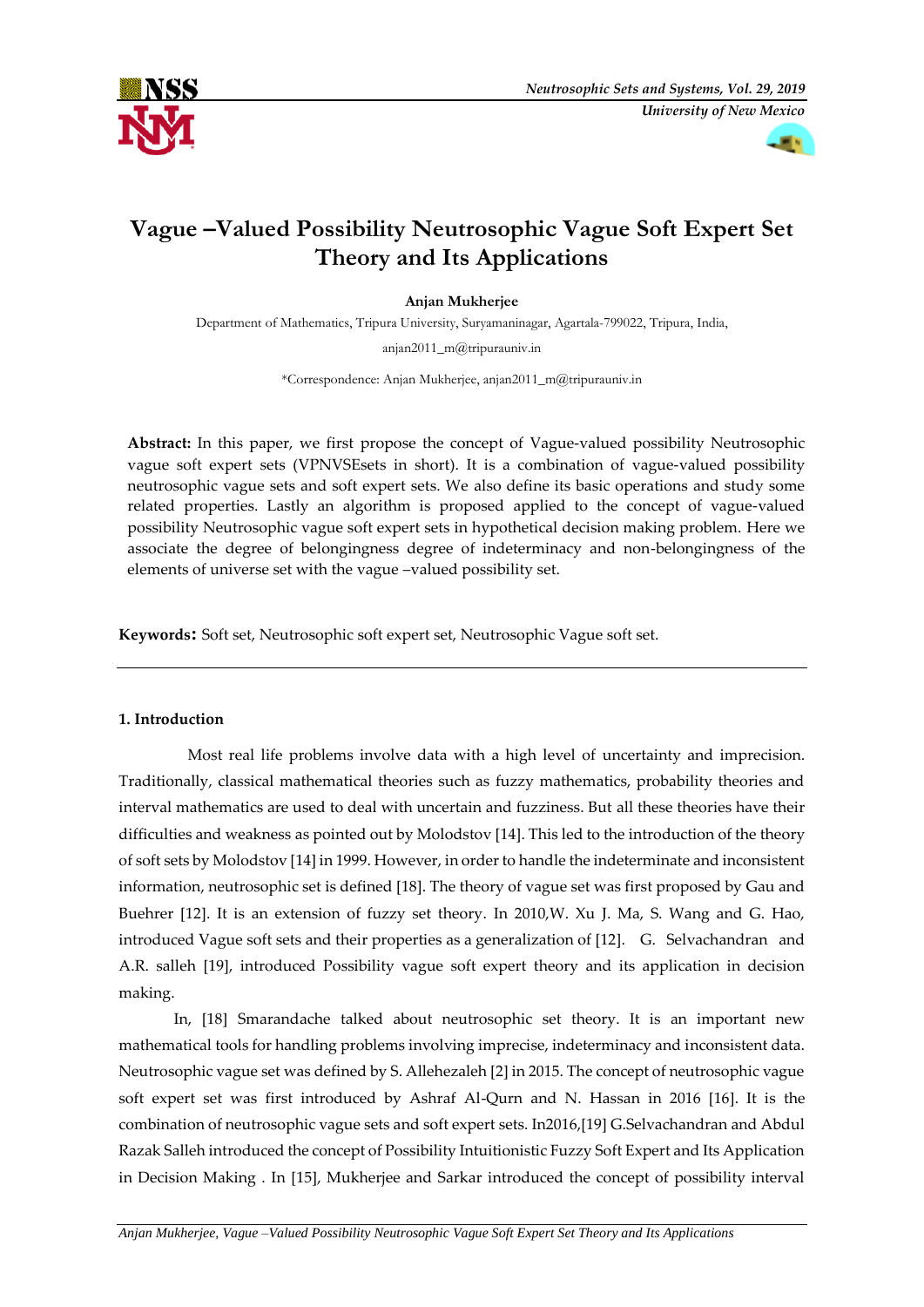valued intuitionistic fuzzy soft expert theory which is a generalization of [20]. N. Hassan and A.Al-Quran [13], introduced Possibility Neutrosophic Vague soft expert set for decision under uncertainty. For further applications we refer the papers{[4],[5],[6],[7],[8],[9],[10],[11]}.

We first introduce the concept of vague-valued possibility neutrosophic vague soft expert set. It is a combination of vague-valued possibility neutrosophic vague set and soft expert set. The concept is to improve the reasonability of decision making in reality. Next we define its basic operation as a generalization of [13]. Finally we present an application of this concept in solving a decision making problem.

## **2. Preliminaries**

 We give some basic notions in neutrosophic vague set, neutrosophic vague soft set, soft expert set and neutrosophic soft expert set.

**Definition 2.1.** [ 2] A neutrosophic vague set *ANV*(NVS in short) on the universe of discourse *X* written as  $A_{NV} = \{ \langle x; \hat{T} A_{NV}(x); \hat{I} A_{NV}(x); \hat{F} A_{NV}(x) \rangle; x \in X \}$  whose truth-membership, indeterminacymembership, and falsity-membership functions is defined as  $\hat{T}A_{NV}(x) = [T, T^+]$ ,  $\hat{I}A_{NV}(x) = [I, I^+]$  and  $\hat{F}A_{NV}(x) = [F, F^+]$ , where (1) T<sup>+</sup> = 1 – F<sup>-</sup>, (2) F<sup>+</sup> = 1 – T<sup>-</sup> and (3) <sup>-</sup>0 ≤ T<sup>-</sup> + I<sup>-</sup> + F<sup>-</sup> ≤ 2<sup>+</sup>.

**Definition 2.2.** [2 ] If  $\Psi_{\text{NV}}$  is a NVS of the universe *U*, where  $\Psi_{\text{U}}(L)$ ,  $\hat{T}\Psi_{\text{NV}}(x) = [1, 1]$ ,  $\hat{I}\Psi_{\text{NV}}(x) = [0, 0]$ ,  $\hat{F}\Psi_{NV}(x)$ = [0, 0], then  $\Psi_{NV}$  is called a unit NVS, where  $1 \le i \le n$ . If  $\Phi_{NV}$  is a NVS of the universe *U*, where  $\forall$ ui∈*U*,  $\hat{T}\Psi_{NV}(x) = [0, 0]$ ,  $\hat{I}\Psi_{NV}(x) = [1, 1]$ ,  $\hat{F}\Psi_{NV}(x) = [1, 1]$ , then  $\Phi_{NV}$  is called a zero NVS, where  $1 \le i \le n$ n.

**Definition 2.3.**[2] Let ANV and BNV be two NVSs of the universe *U*. If  $\forall u_i \in U$ , (1)  $\hat{T}A_{NV}(u_i) = \hat{T}B_{NV}(u_i)$ , (2)  $\hat{I}A_{NV}(u_i) = \hat{I}B_{NV}(u_i)$  and (3)  $\hat{F}A_{NV}(u_i) = \hat{F}B_{NV}(u_i)$ , then the NVS ANV is equal to BNV, denoted by  $A_{NV} = B_{NV}$ , where  $1 \le i \le n$ .

**Definition 2.4.** [2 ] Let A<sub>NV</sub> and B<sub>NV</sub> be two NVSs of the universe *U*. If  $\forall u \in U$ , (1)  $\hat{T}A_{NV}(u) \leq$  $\hat{T}B_{NV}(\text{u}_i)$ , (2) $\hat{I}A_{NV}(\text{u}_i) \geq \hat{I}B_{NV}(\text{u}_i)$  and (3) $\hat{F}A_{NV}(\text{u}_i) \geq \hat{F}B_{NV}(\text{u}_i)$ , then the NVS Anv is included by B<sub>NV</sub>, denoted by  $A_{\text{NV}} \subseteq B_{\text{NV}}$ , where  $1 \le i \le n$ .

**Definition 2.5**. [2] The complement of a NVS A<sub>NV</sub> is denoted by  $A<sup>c</sup>$  and is defined by

$$
\widehat{T}^c A_{NV}(x) = [1 - T^+, 1 - T^-],
$$
  

$$
\widehat{I}^c A_{NV}(x) = [1 - I^+, 1 - I^-],
$$
 and  

$$
\widehat{F}^c A_{NV}(x) = [1 - F^+, 1 - F^-].
$$

**Definition 2.6.**[ 2] The union of two NVSs A<sub>NV</sub> and B<sub>NV</sub> is a NVS C<sub>NV</sub>, written as C<sub>NV</sub> = A<sub>NV</sub>U B<sub>NV</sub>, whose truth-membership, indeterminacy-membership and false-membership functions are related to those of ANV and BNV given by

$$
T_{C_{NV}}(x) = \left[ \max \left( T_{A_{NV_x}}^-, T_{B_{NV_x}}^-, \max \left( T_{A_{NV_x}}^+, T_{B_{NV_x}}^+ \right) \right] - I_{C_{NV}}(x) = \left[ \min \left( I_{A_{NV_x}}^-, I_{B_{NV_x}}^-, \max \left( I_{A_{NV_x}}^+, I_{B_{NV_x}}^+ \right) \right] \right]
$$
  

$$
F_{C_{NV}}(x) = \left[ \min \left( F_{A_{NV_x}}^-, F_{B_{NV_x}}^-, \min \left( F_{A_{NV_x}}^+, F_{B_{NV_x}}^+ \right) \right] \right]
$$

**Definition 2.7.** [2 ] The intersection of two NVSs A<sub>NV</sub> and B<sub>NV</sub> is a *NVS* C<sub>NV</sub>, written as H<sub>NV</sub> = A<sub>NV</sub> ∩ BNV, whose truth-membership, indeterminacy-membership and false-membership functions are related to those of ANV and BNV given by

 $T_{H_{NV}}(x)$ =  $[\min(T_{A_{NV_x}}^-, T_{B_{NV_x}}^-, \min(T_{A_{NV_x}}^+, T_{B_{NV_x}}^+)]$  $I_{H_{NV}}(x)$  = [max ( $I_{A_{NV_x}}$ ,  $I_{B_{NV_x}}$ ), max ( $I_{A_{NV_x}}^+$ ,  $I_{B_{NV_x}}^+$ )] and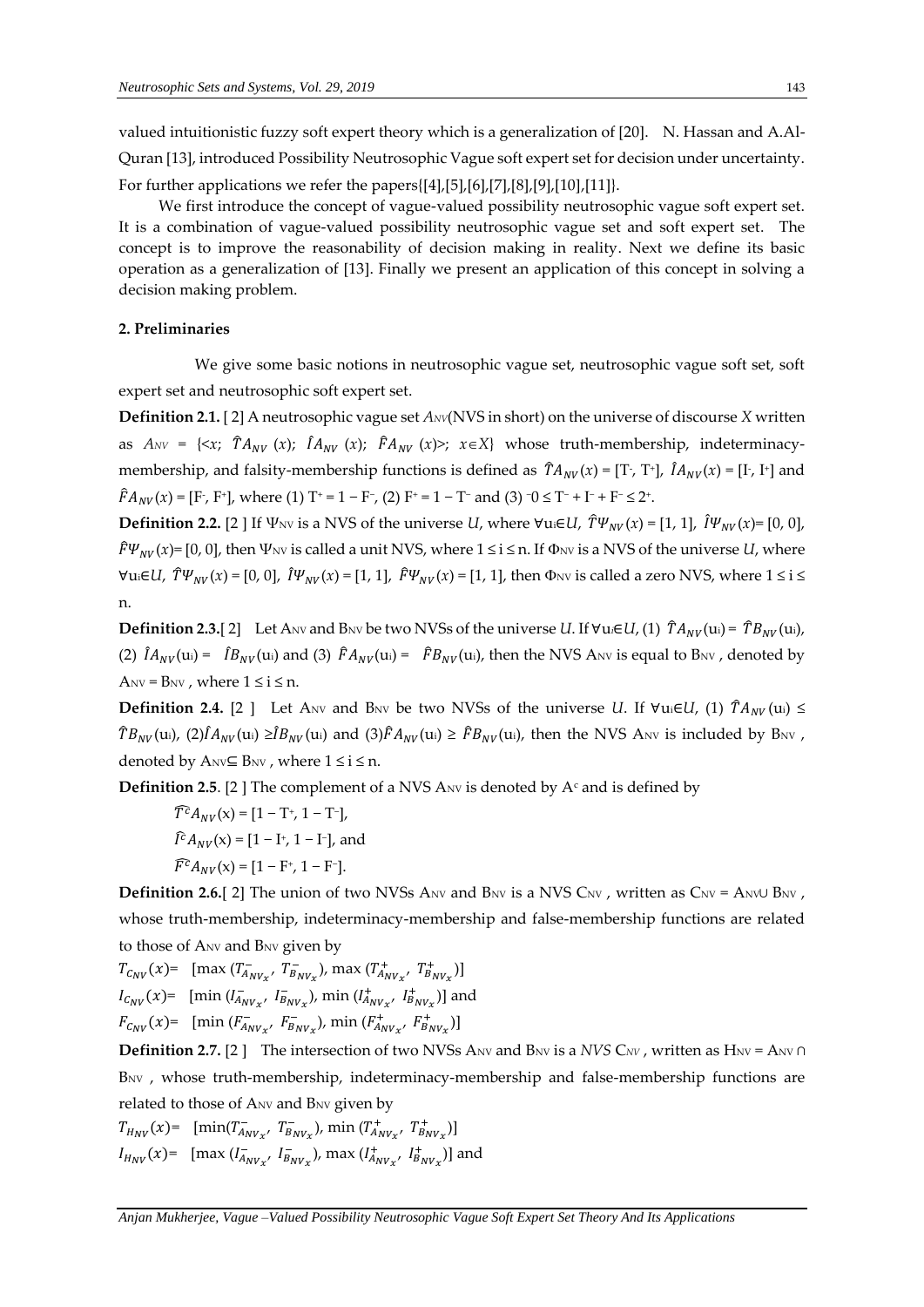$F_{H_{NV}}(x)$  =  $[\max (F_{A_{NV_X}}^-, F_{B_{NV_X}}^-)$ ,  $\max (F_{A_{NV_X}}^+, F_{B_{NV_X}}^+)$ 

**Definition 2.8.** [17] Let*U* be an initial universal set . Let *E* be a set of parameters. Let *NV*(*U*) denote the power set of all neutrosophic vague subsets of *U* and let  $A \subseteq E$ . A collection of pairs ( $\hat{F}$ ,  $E$ ) is called a neutrosophic vague soft set {*NVSset*} over *U*, where  $\hat{F}$  is a mapping given by  $\hat{F}$  : A  $\rightarrow$  *NV*(*U*).

Let *U* be a universe. *E* a set of parameters. *X* a set of experts (agents), and *O* a set of opinions. Let *Z* = *E* × *X* × *O* and *A*⊆*Z*.

**Definition 2.9.** [3] A pair (*F*, *A*) is called a soft expert set over *U*, where F is a mapping given by *F* : *A*  $\rightarrow$  *P*(*U*), where *P*(*U*) denotes the power set of *U*.

Let *U* be a universe, *E* a set of parameters, *X* a set of experts (agents), and *O* = {1 = agree, 0 = disagree} a set of opinions. Let  $Z = E \times X \times O$  and  $A \subseteq Z$ .

**Definition 2.10**. [16] A pair (F, A) is called a neutrosophic soft expert set (NSES in short) over *U*, where *F* is a mapping given by  $F : A \to PN(U)$ , where  $PN(U)$  denotes the power neutrosophic set of *U*.

Let *U* be a universe, *E* a set of parameters, *X* a set of experts (agents), and *O* = {1 = agree, 0 = disagree} a set of opinions. Let  $Z = E \times X \times O$  and  $A \subseteq Z$ .

**Definition 2.11. [16]** A pair (*F*, *A*) is called a neutrosophic vague soft expert set over *U*, where *F* is a mapping given by  $F: A \to NV^U$ , where  $NV^U$  denotes the power neutrosophic vague set of U.

Suppose  $F: A \to NV^U$  is a function defined as  $F(a) = F(a)(u)$ ,  $\forall u \in U$ . For each  $a_i \in A$ ,  $F(a_i) = F(a_i)(u)$ , where *F*(*a*i) represents the degree of belongingness, degree of indeterminacy and non-belongingness of the elements of *U* in  $F(a_i)$ . Hence  $F(a_i)$  can be written as:

$$
F(a_i) = \left\{ \frac{u_i}{F(a_i)(u_i)} \right\}, \text{ for } i = 1, 2, 3, ...
$$

Where  $F(a_i)(u_i) = \langle [T^-_{F(a_i)}(u_i), T^+_{F(a_i)}(u_i)], [T^-_{F(a_i)}(u_i), T^+_{F(a_i)}(u_i)] [F^-_{F(a_i)}(u_i), F^+_{F(a_i)}(u_i)] \rangle$  and  $T^+_{F(a_i)}(u_i) = 1 - F^-_{F(a_i)}(u_i), F^+_{F(a_i)}(u_i) = 1 - T^-_{F(a_i)}(u_i)$  with  $[T^-_{F(a_i)}(u_i), T^+_{F(a_i)}(u_i)], [I^-_{F(a_i)}(u_i), I^+_{F(a_i)}(u_i)]$ and  $[F_{F(a_i)}(u_i), F_{F(a_i)}^+(u_i)]$  representing the truth-membership function, indeterminacy-membership function and falsity-membership function of each of the elements *ui*∈*U*, respectively.

**Example 2.12 [16].** Suppose that a company produced new types of its products and wishes to take the opinion of some experts concerning these products. Let  $U = \{u_1, u_2, u_3, u_4\}$  be a set of products.  $E =$  ${e_1, e_2}$  a set of decision parameters where  $e_i(i = 1, 2)$  denotes the decision "easy to use," and "quality," respectively. Let  $X = \{p, q\}$  be a set of experts. Suppose that the company has distributed a questionnaire to the two experts to make decisions on the company's products, and we get the following:

$$
F(e_1, p, 1)
$$

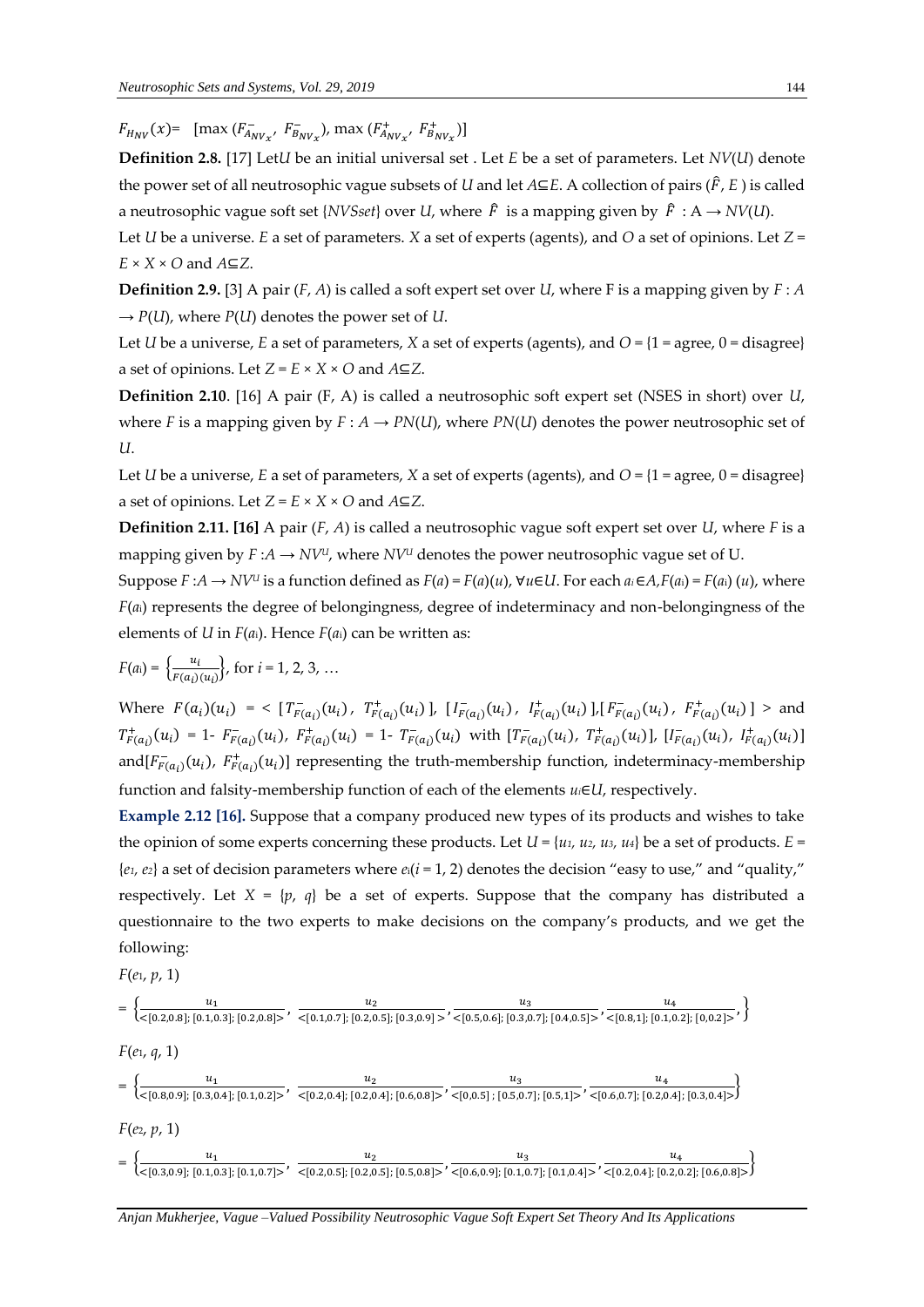

The neutrosophic vague soft expert set  $(F, Z)$  is a parameterized family  $\{F(e_i), i = 1, 2, 3, ...\}$  of all neutrosophic vague sets of *U* and describes a collection of approximation of an object. **Definition 2.13. [16 ]**. The complement of a NVSE set (*F*,*A*) is denoted by (*F*, *A*) and is defined by (*F*,

*A*)<sup>c</sup> = (*F*<sup>c</sup>, *A*) where *F*<sup>*c*</sup>: *A* → *NV<sup><i>u*</sup> is a mapping given by *F*<sup>c</sup> (*α*) = *č*(*F*(*α*)), ∀*α*∈*A*.

Where  $\tilde{c}$  is a neutrosophic vague complement.

.**Definition2.14. [15]** The union of two NVSE sets (*F*, *A*) and (*G*, *B*) over *U*, denoted by(*F*, *A*)∪̃ (*G*, *B*), is a neutrosophic vague soft expert set  $(H, C)$ , where  $C = A \cup B$  and  $\forall \varepsilon \in C$ ,

 $(H, C) = \{$  $F(\varepsilon)$ , if  $\varepsilon \in A - B$ ,  $G(\varepsilon)$ , if  $\varepsilon \in B - A$ , F(ε) ∪̃ G (ε) , if ε ∈ A ∩ B where Ũ denotes the union of the neutrosophic vague set

**Definition 2.15.** [16] The intersection of two neutrosophic vague soft expert sets (*F*, *A*) and (*G*, *B*) over a universe *U*, is a neutrosophic vague soft expert set  $(H, C)$ , denoted by  $(F, A)$  $\tilde{\cap}$   $(G, B)$  such that  $C =$ A ∩ B and ∀e ∈ c

 $(H, C) = \{$  $F(\varepsilon)$ , if  $\varepsilon \in A - B$ ,  $G(\varepsilon)$ , if  $\varepsilon \in B - A$ , F(ε) ∩̃ G (ε) , if ε ∈ A ∩ B where∩̃ denotes the intersection of neutrosophic vague set.

**Definition 2.16 [16].**Let (*F,A*) and (*G, B*) be any two NVSE sets over a soft universe (*U, Z*).

Then " $(F,A)$ AND(*G, B*)" denoted  $(F,A)$   $\tilde{\wedge}$   $(G, B)$  is defined by  $(F,A)\tilde{\wedge}$   $(G, B) = (H, A \times B)$ , where (*H, A*×*B*) = *H*(*α, β*), such that *H*(*α, β*) = *F*(*α*) ∩ *G*(*β*), for all (*α, β*) ∈*A* × *B*, where ∩ represents the basic intersection.

**Definition 2.17[ 16 ].**Let (*F,A*) and (*G, B*) be any two neutrosophic vague soft expert sets over a soft universe (*U, Z*).

Then "(*F,A*) OR (*G, B*)" denoted (*F,A*) $\tilde{V}$  (*G, B*) is defined by (*F,A*) $\tilde{V}$  (*G, B*) = (*H,A* × *B*), where (*H,A* × *B*) = *H*(*α, β*), such that *H*(*α, β*) = *F*(*α*) ∪*G*(*β*), for all (*α, β*) ∈*A* × *B*, where ∪represents the basic union.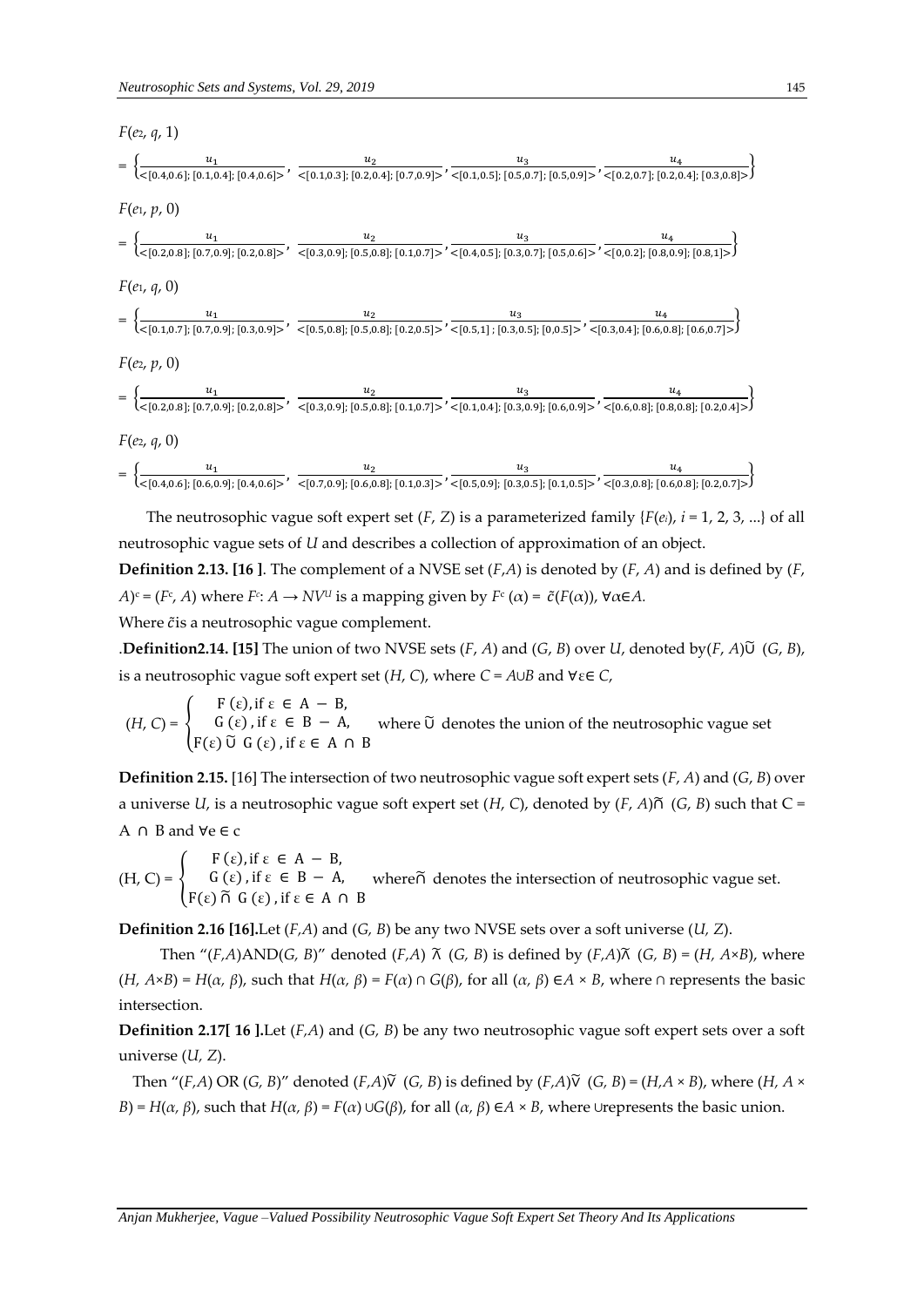**Definition 2.18** [16]. Let U be a Universe. E a set of parameters, X a set of experts. Q =  $\{1 = \text{agree}, 0\}$ = disagree} a set of opinions. Let  $Z = E \times X \times Q$  and  $A \subseteq Z$ .

Let U=  $\{u_1, u_2, ..., u_n\}$  be a universal set of elements, let E=  $\{e_1, e_2, e_3, \ldots, e_m\}$  be a universal set of parameters . Let  $X = \{x_1, x_2, ..., x_i\}$  be a set of experts and let  $Q = \{1 = \text{agree}, 0 = \text{disagree}\}\$  be a set of opinions. Let  $Z = E \times X \times Q$  and  $A ⊆ Z$ . Then the pair (U, Z) is called a soft universe. Let F: $Z \rightarrow NVSS(V)$ , and p be a fuzzy subset of Z define by p:  $Z \rightarrow I^U$ , where I<sup>U</sup> is the collection of all fuzzy subsets of U. Suppose Fp:  $Z \rightarrow NVSs(U) \times I^U$  be a function define by Fp= {(F(Z)(ui), P(Z)(ui))}, for all ui∈U.. Then Fp is called a possibility neutrosophic vague soft expert set (denoted by PNVSES) over the soft universe (U, Z). For each  $z_i \in Z$ ,  $Fp(z_i) = (F(z_i)(u_i), P(z_i)(u_i))$  where  $F(z_i)$  represent the degree of belongingness degree of indeterminacy and non-belongingness of the elements of U in  $F(z_i)$  and  $P(z_i)$  represents the degree of possibility of belongingness of the elements of U in F(zi).

#### **3. Vague-valued possibility neutrosophic vague soft expert set**

 In this section we introduce the definition of a vague-valued Possibility neutrosophic vague soft expert se t(VPNVSE set)}.

Let *U* be a Universe. *E* a set of parameters. *X* a set of experts and  $Q = \{1 = \text{agree}, 0 = \text{disagree}\}\$ a set of opinions. Let  $Z = E \times X \times Q$  and  $A \subseteq Z$ .

**Definition3.1**. Let  $U=[u_1,u_2, \ldots, u_n]$  be a universal set of elements, let E= { e<sub>1</sub>, e<sub>2</sub>, e<sub>3</sub>,------,e<sub>m</sub>} be a universal set of parameters . Let  $X = \{x_1, x_2, ..., x_i\}$  be a set of experts and let  $Q = \{1 = \text{agree}, 0 = \text{disagree}\}\$ be a set of opinions. Let  $Z = E \times X \times Q$  and  $A \subseteq Z$ . Then the pair (*U*, *Z*) is called a soft universe. Let F: $Z \rightarrow NVS_s(V)$ , and p be a vague- valued subset of Z define by p:  $Z \rightarrow V(U)$ .

Suppose  $F_p$ :  $Z \rightarrow NVS_s(U) \times V(U)$  be a function define by  $F_p = \{(F(Z)(u_i), P(Z)(u_i))\}, \forall u_i \in V$ . Then  $F_p$  is called a vague- valued possibility neutrosophic vague soft expert set (denoted by V*PNVSE*S) over the soft universe (*U*, *Z*). For each  $z_i \in Z$ ,  $F_p(z_i) = (F(z_i)(u_i), P(z_i)(u_i))$  where  $F(z_i)$  represent the degree of belongingness degree of indeterminacy and non-belongingness of the elements of *U* in *F*(*zi*).

So 
$$
F(z_i)(u_i) = \{ [T^-_{F(z_i)}(u_i), T^+_{F(z_i)}(u_i)], [I^-_{F(z_i)}(u_i), I^+_{F(z_i)}(u_i)], [F^-_{F(z_i)}(u_i), F^+_{F(z_i)}(u_i)] \}
$$

and  $T^+_{F(z_i)}(u_i) = 1 - F^-_{F(z_i)}(u_i)$ ,  $F^+_{F(z_i)}(u_i) = 1 - T^-_{F(z_i)}(u_i)$  with  $[T^-_{F(z_i)}(u_i), T^+_{F(z_i)}(u_i)]$ ,  $[I_{F(z_i)}(u_i), I_{F(z_i)}^+(u_i)]$ ,  $[I_{F(z_i)}(u_i), F_{F(z_i)}^+(u_i)]$  representing the truth membership function indeterminacy membership function and fails membership function of each of the elements  $u_i \in U$  respectively. P(*z*<sub>i</sub>) represents the vague –value [ t<sub>A</sub>(x), 1-f<sub>A</sub>(x)], indicates that the exact grade of membership of x to A( which may be unknown but it is bounded by  $t_A(x)$  and  $1-f_A(x)$ .. Hence  $F_p(z_i)$ can be written as  $F_p(z_i) = \left\{ \frac{u_i}{F(z_i)} \right\}$  $\left\{\frac{u_i}{F(z_i)(u_i)}\right\}$ ,  $P(z_i)(u_i)\right\}$  for  $i = 1, 2, 3, \ldots$ , The VPNVSE<sub>*S*</sub>( $F_{p,z}$ ) can be written simply as  $F_p$ . If  $A \subseteq Z$ , it is also possible to have a VPNVSEs( $F_p$ , A). For simplicity we take the set of opinion contains of only two values namely agree and disagree.

 Suppose that a company produced new types of its products & wishes to take the opinion of some experts corresponding those products. Let  $U = \{u_1, u_2, u_3\}$  be a set of products.  $E = \{e_1, e_2\}$  a set of decision parameters. Here, ei (i=1,2) denote the decision "easy to use" and "equality". Let  $X = \{p,$ q} be a set of experts. Suppose that the company has distributed questionnaire to, the two experts to make decisions on the company products. Then we have to following.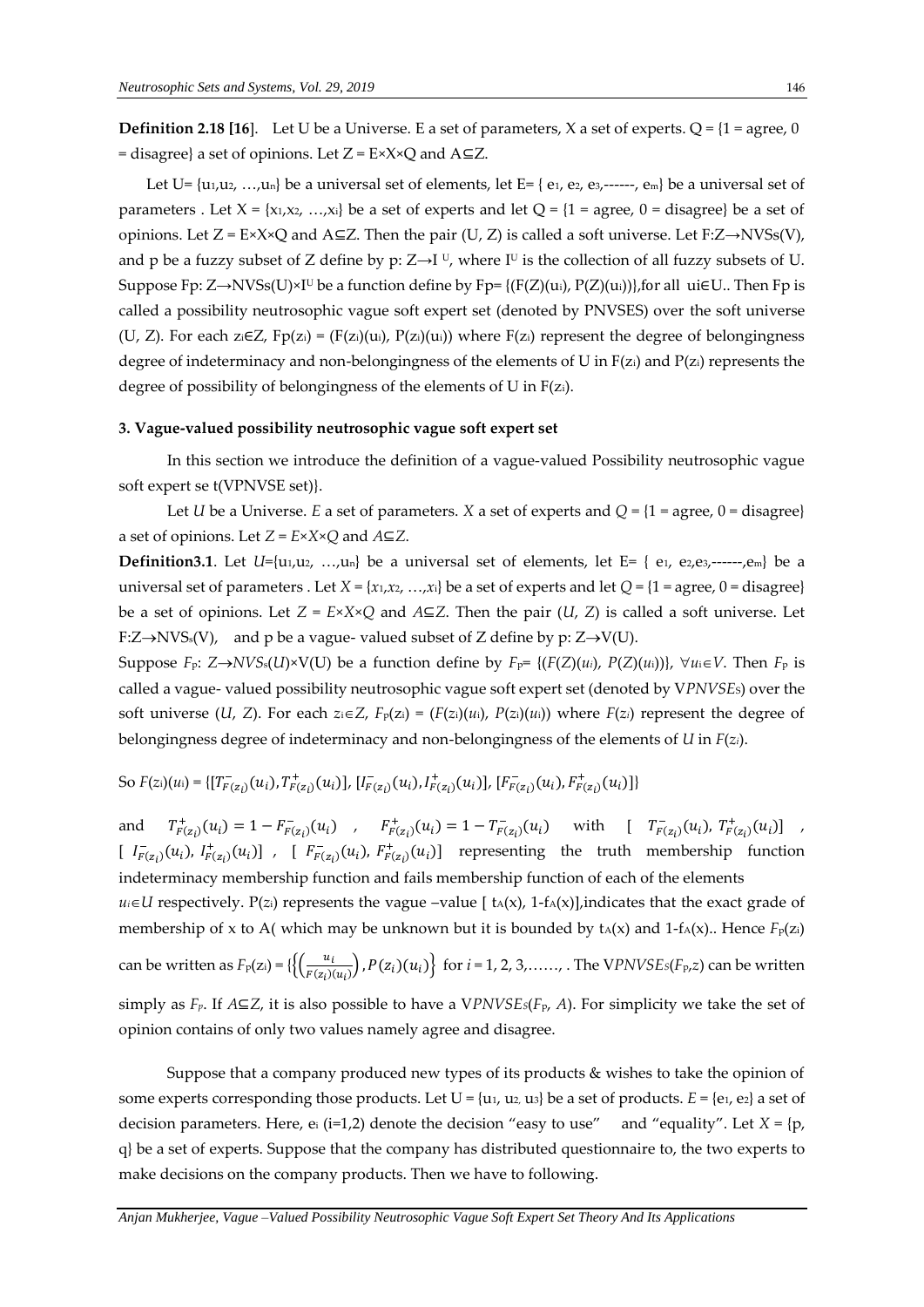$F_p: Z \rightarrow VNVS_s(U) \times V(U)$  is a function then

$$
F_p(e_1, p, 1) = \{ (\frac{u_1}{[0.2, 0.8]; [0.1, 0.3]; [0.2, 0.8]}, [0.3, 0.5], (\frac{u_2}{[0.1, 0.7]; [0.2, 0.5]; [0.3, 0.9]}, [0.5, 0.7], (\frac{u_3}{[0.5, 0.6]; [0.3, 0.7]; [0.4, 0.5]}, (0.7, 0.9]) \}
$$

$$
F_p(e_1, q, 1) = \{(\frac{u_1}{[0.8, 0.9]; [0.3, 0.4]; [0.1, 0.2]}, 0.4, 0.6], (\frac{u_2}{[0.2, 0.4]; [0.2, 0.4]; [0.6, 0.8]}, 0.6, 0.8], (\frac{u_3}{[0.0, 0.5]; [0.5, 0.7]; [0.5, 1]}, 0.6, 0.8])\}
$$

$$
F_p(e_2, p, 1) = \{ (\frac{u_1}{[0.3, 0.9]; [0.1, 0.3]; [0.1, 0.7]}, \left[0.5, 0.7\right], \left[0.2, 0.5\right]; [0.2, 0.5]; [0.5, 0.8]}, \left[0.6, 0.8\right], \left[0.6, 0.9\right]; [0.1, 0.7]; [0.1, 0.4]}
$$
\n
$$
,[0.3, 0.5]\}
$$

$$
F_p(e_2, q, 1) = \{(\frac{u_1}{[0.4, 0.6]; [0.1, 0.4]; [0.4, 0.6]}, [0.2, 0.4], (\frac{u_2}{[0.1, 0.3]; [0.2, 0.4]; [0.7, 0.9]}, [0.4, 0.6], (\frac{u_3}{[0.1, 0.3]; [0.5, 0.7]; [0.7, 0.9]})\}
$$

$$
F_p(e_1, p, 0) = \{(\frac{u_1}{[0.2, 0.8]; [0.7, 0.9]; [0.2, 0.8]} \,, [0.1, 0.3], \left(\frac{u_2}{[0.3, 0.9]; [0.5, 0.8]; [0.1, 0.7]} \right), [0.3, 0.6], \left(\frac{u_3}{[0.4, 0.5]; [0.3, 0.7]; [0.5, 0.6]} \right), [0.5, 0.7]\}
$$

$$
F_p(e_1, q, 0) = \{(\frac{u_1}{[0.1, 0.2]; [0.6, 0.7]; [0.8, 0.9]}, [0.8, 0.9], (\frac{u_2}{[0.6, 0.8]; [0.6, 0.8]; [0.2, 0.4]}, [0.6, 0.8], (\frac{u_3}{[0.5, 1]; [0.3, 0.5]; [0, 0.5]})\}
$$

$$
F_p(e_2, p, 0) = \{(\frac{u_1}{[0.1, 0.7]; [0.7, 0.9]; [0.3, 0.9]}, [0.2, 0.5], (\frac{u_2}{[0.5, 0.8]; [0.5, 0.8]; [0.2, 0.5]}, [0.3, 0.6], (\frac{u_3}{[0.1, 0.4]; [0.3, 0.9]; [0.6, 0.9]}, [0.3, 0.7]\})
$$

$$
F_p(e_2, q, 0) = \{(\frac{u_1}{[0.4, 0.6]; [0.8, 0.9]; [0.4, 0.6]} \right) \times [0.20.5], \left[\frac{u_2}{[0.7, 0.9]; [0.6, 0.8]; [0.1, 0.3]} \right) \times [0.4, 0.6], \left[\frac{u_3}{[0.5, 0.9]; [0.3, 0.5]; [0.1, 0.5]} \right]
$$

Thus we have the VPNVSE set (*F*p, *Z*) as follows:

$$
\begin{array}{llll}\n(F_P, \quad Z) &= \{ (e_1, \quad p, \quad 1) = \{ (\underbrace{(u_1, \dots, u_1, \dots, u_n)}_{[0.2, 0.8]; [0.1, 0.3]; [0.2, 0.8]} \quad , [0.3, 0.5], \quad (\underbrace{(u_2, \dots, u_2, \dots, u_n)}_{[0.5, 0.6]; [0.3, 0.7]; [0.4, 0.5]}, \quad [0.7, 0.9] \} \\
 & \{ (e_2, \quad p, \quad 1) = \{ (\underbrace{(u_1, \dots, u_1, \dots, u_1)}_{[0.3, 0.9]; [0.1, 0.3]; [0.1, 0.7]} \quad , [0.5, 0.7], \quad (\underbrace{u_2, \dots, u_2}_{[0.2, 0.5]; [0.2, 0.5]; [0.5, 0.8]}, \quad [0.60.8], \quad (\underbrace{u_3, \dots, u_3}_{[0.6, 0.9]; [0.1, 0.7]; [0.1, 0.4]} \n\end{array}\n\right)
$$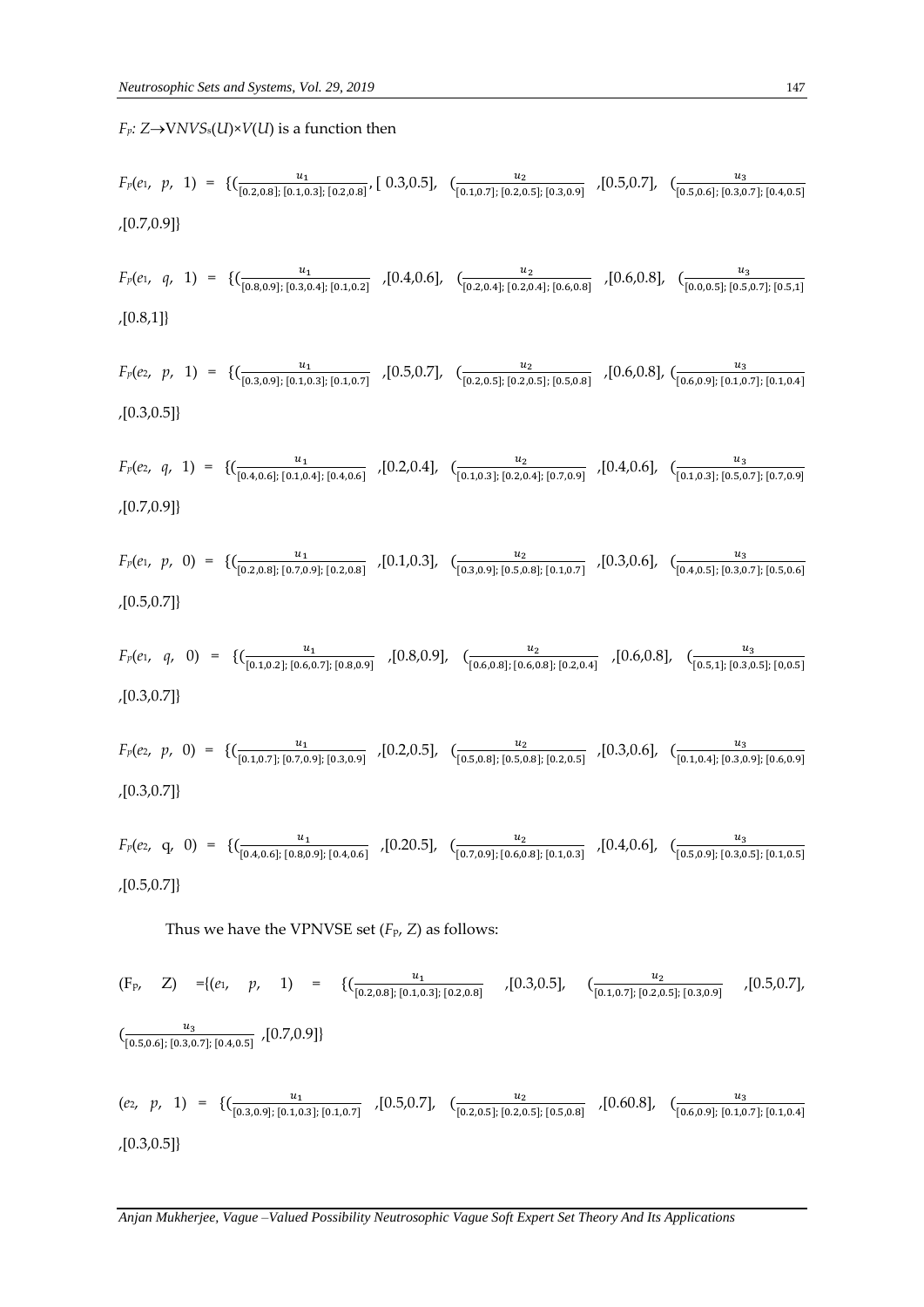$$
(e_1, q, 1) = \{ \left( \frac{u_1}{[0.8, 0.9]; [0.3, 0.4]; [0.1, 0.2]} \right), [0.4, 0.6], \left( \frac{u_2}{[0.2, 0.4]; [0.2, 0.4]; [0.6, 0.8]} \right), [0.6, 0.8], \left( \frac{u_3}{[0.0, 0.5]; [0.5, 0.7]; [0.5, 1]} \right), [0.8, 1] \}
$$
\n
$$
(e_2, q, 1) = \{ \left( \frac{u_1}{[0.4, 0.6]; [0.1, 0.4]; [0.4, 0.6]} \right), [0.2, 0.4], \left( \frac{u_2}{[0.1, 0.3]; [0.2, 0.4]; [0.7, 0.9]} \right), [0.4, 0.6], \left( \frac{u_3}{[0.1, 0.3]; [0.5, 0.7]; [0.7, 0.9]} \right), [0.4, 0.6] \}
$$

$$
,[0.7,0.9]\}
$$

$$
(e_1, p, 0) = \{ (\underbrace{\frac{u_1}{[0.2, 0.8]; [0.7, 0.9]; [0.2, 0.8]}} \cdot [0.1, 0.3], \underbrace{(\frac{u_2}{[0.3, 0.9]; [0.5, 0.8]; [0.1, 0.7]}} \cdot [0.3, 0.5], \underbrace{(\frac{u_3}{[0.4, 0.5]; [0.3, 0.7]; [0.5, 0.6]}} \cdot [0.5, 0.7]) \}
$$

$$
(e_2, p, 0) = \{ (\underbrace{\frac{u_1}{[0.1, 0.7]; [0.7, 0.9]; [0.3, 0.9]}} \cdot [0.2, 0.5], \underbrace{(\frac{u_2}{[0.5, 0.8]; [0.5, 0.8]; [0.2, 0.5]}} \cdot [0.3, 0.6], \underbrace{(\frac{u_3}{[0.1, 0.4]; [0.3, 0.9]; [0.6, 0.9]}}) \cdot [0.3, 0.6]
$$

$$
(e_1, q, 0) = \{ (\underbrace{\frac{u_1}{[0.1, 0.2]; [0.6, 0.7]; [0.8, 0.9]}}, [0.8, 0.9], (\underbrace{\frac{u_2}{[0.6, 0.8]; [0.6, 0.8]}, [0.2, 0.4]}, 0.6, 0.8], (\underbrace{\frac{u_3}{[0.5, 1]; [0.3, 0.5]}, [0.0.5]}, 0.3, 0.6])
$$

$$
(e_2, q, 0) = \{(\frac{u_1}{[0.4, 0.6]; [0.8, 0.9]; [0.4, 0.6]} \,, [0.2, 0.3], (\frac{u_2}{[0.7, 0.9]; [0.6, 0.8]; [0.1, 0.3]}, 0.4, 0.6], (\frac{u_3}{[0.5, 0.9]; [0.3, 0.5]; [0.1, 0.5]})\}
$$

The collection (*Fp, Z*) is a V*PNVSE* set over the soft inverse (*U*, *Z*).

**Definition 3.3**: Let (*Fp, A*) and (*Gq, B*) be two V*PNVSE* sets over the soft inverse (*U*, *Z*) then (*Fp, A*) is a VPNVSE sub set of  $(G_q, B)$  if  $A \subseteq B$ and for all  $\varepsilon \in A$  the following conditions are satisfied.

- (i)  $p(\varepsilon)$  is a vague sub set of q( $\varepsilon$ ).
- (ii)  $F(\varepsilon)$  is a neutrosophic vague soft set of  $G(\varepsilon)$ .

It is denoted by  $(F_p, A) \subseteq (G_q, A)$ . Then  $(G_q, A)$  is called aVague-valued possibility neutrosophic soft expert superset of (*Fp, A*).

**Definition 3.4.** Let  $(F_p, A)$  and  $(G_q, B)$  be two VPNVSE sets over the soft inverse  $(U, Z)$  then  $(F_p, A)$ equal to  $(G_q, B)$  if for all  $\varepsilon \in A$  the following holds

- (i)  $p(\varepsilon) = q(\varepsilon)$ .
- (ii)  $F(\varepsilon) = G(\varepsilon)$ .

In other words  $(F_p, A) = (G_q, B)$  if  $(F_p, A)$  is a subset of  $(G_q, B)$  and  $(G_q, B)$  is a subset of  $(F_p, A)$ .

#### 4. **Basic Operations On Vague-Valued Possibility Neutrosophic Soft Expert Sets.**

 Now we introduce some basic operations on *PNVSE* sets. These are 'complement' Union & intersection. Then we study some of the properties related to these operations.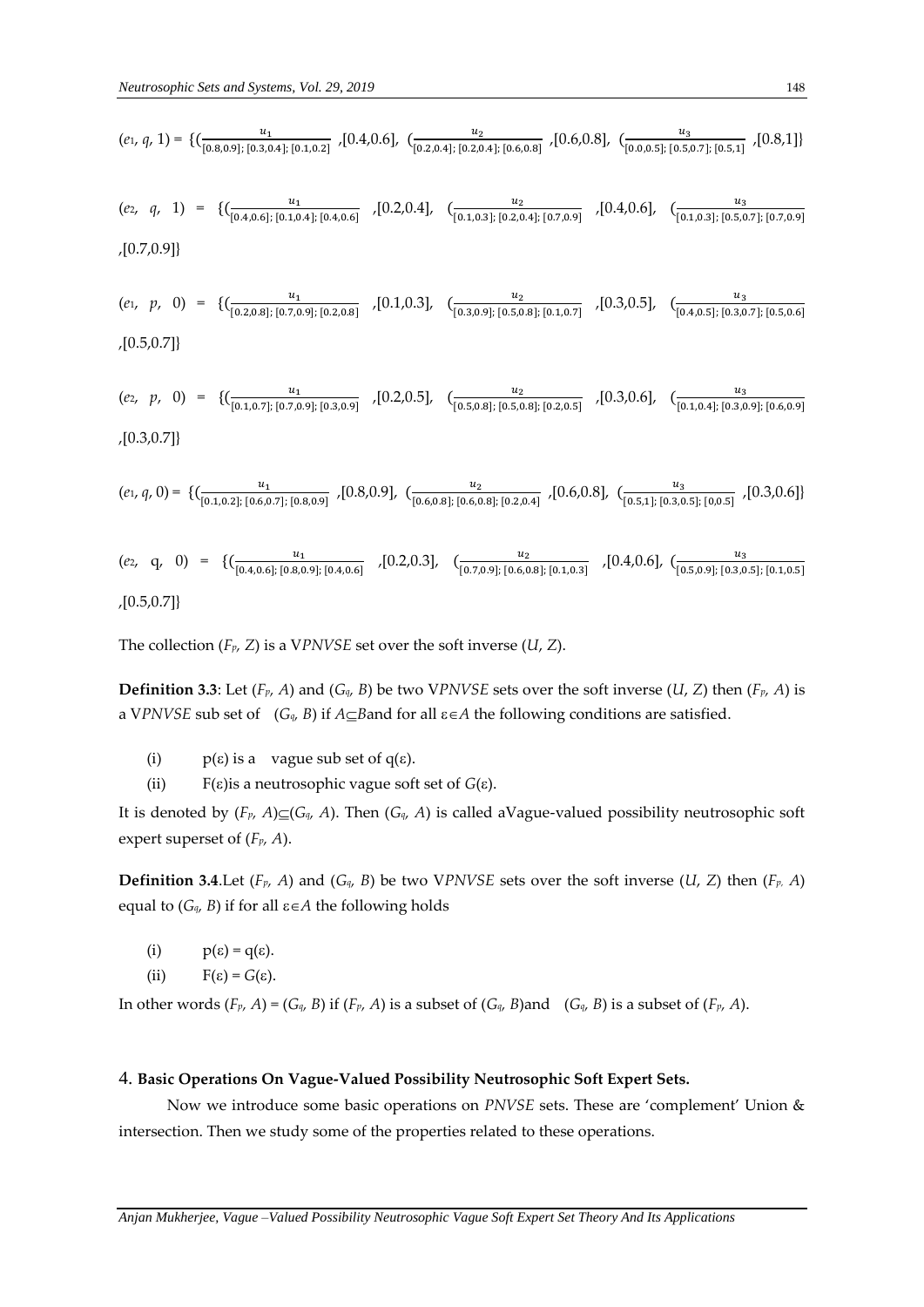**Definition 4.1** Let (F<sub>P</sub>, A) be a VPNVSE set over the soft universe (U, Z) then the complement of (F<sub>P</sub>, A) denoted by (F<sub>p</sub>, A)<sup>c</sup> is defined as

 $(F_P, A)^c = (\bar{c}(F\alpha), c(P(\alpha))) \ \forall \alpha \in A.$ 

Where  $\bar{c}$  a neutrosophic vague complement and c is a Vague-valued set complement.

If A be a vague set over the universe U, then

A =  $\{x, t_A(x), 1-f_A(x)\}\;:\; x \in V\}$  in this definitiont $t_A(x)$  is a lower bound on the grade of membership of x to A derived from the evidence for x and  $f_A(x)$  is a lower bound on the negation of x to A derived from the evidence against x. The vague value  $[t_A(x), 1-f_A(x)]$  indicates that the exact grade of membership of x to A may be unknown, but it is bounded by  $t_A(x) \& 1-f_A(x)$ . It is to be noted that every fuzzy set  $\alpha$  correspondence to the following vague set:  $\alpha = \{(x, [\alpha(x), 1-\alpha(x)]): x \in U\}$  thus the notion of vague sets is a generalization of fuzzy sets. The complement of the vague set A is  $A<sup>c</sup> = [{x,$  $f_A(x)$ , 1-t<sub>A</sub>(x)}:  $x \in U$ }.

**Example 4.2**: Consider the VPNVSE (*FP*, *A*) over a soft universe (U, Z) as an example 3.2. Now by definition 4.1 (*FP*, *A*) c is given as follows:

$$
(F_P, z)^c = \{ (e_1, p, 1) = \{ (\underbrace{\frac{u_1}{(0.2,0.8]; [0.7,0.9]; [0.2,0.8]}} \cdot [0.5, 0.7]), (\underbrace{\frac{u_2}{(0.3,0.9]; [0.5,0.8]; [0.1,0.7]}} \cdot [0.3, 0.5]),
$$
  
\n
$$
(\underbrace{\frac{u_3}{(0.4,0.5]; [0.3,0.7]; [0.5,0.6]}} \cdot [0.1, 0.3]), (e_2, p, 1) = \{ (\underbrace{\frac{u_1}{(0.1,0.7]; [0.7,0.9]; [0.3,0.9]}} \cdot [0.3, 0.5]), (\underbrace{\frac{u_2}{(0.5,0.8]; [0.5,0.8]} [0.2,0.5]}) \cdot [0.4, 0.6]),
$$
  
\n
$$
(\underbrace{\frac{u_2}{(0.4,0.4]; [0.3,0.9]; [0.2,0.4]}} \cdot [0.2, 0.4]), (\underbrace{\frac{u_3}{(0.5,1]; [0.3,0.5]; [0.0,0.5]}} \cdot [0.0, 0.2]), (e_1, q, 1) = \{ (\underbrace{\frac{u_1}{(0.1,0.2]; [0.6,0.7]; [0.8,0.9]}} \cdot [0.4, 0.6]),
$$
  
\n
$$
(\underbrace{\frac{u_2}{(0.6,0.8]; [0.6,0.8]; [0.2,0.4]}} \cdot [0.2, 0.4]), (\underbrace{\frac{u_3}{(0.5,1]; [0.3,0.5]; [0.0,0.5]}} \cdot [0.0, 0.2]), (e_2, q, 1) = \{ (\underbrace{\frac{u_1}{(0.4,0.6]; [0.6,0.9]; [0.4,0.6]}} \cdot [0.6, 0.7], (0.6, 0.8]),
$$
  
\n
$$
(\underbrace{\frac{u_1}{(0.2,0.8]; [0.1,0.3]; [0.2,0.8]}} \cdot [0.7, 0.9]), (\underbrace{\frac{u_2}{(0.1,0.7]; [0.2,0.5]; [0.3,0.9]} \cdot [0.5,
$$

**Proposition 4.3**: Let  $(F_P, A)$  be a VPNVSE set over the soft universe  $(U, Z)$ . Here, $(F_P, A) = (F(e), p(e))$ then  $((F_{P}, A)^{c})^{c} = (F_{P}, A)$ .

Proof: Let  $(F_P, A)^c = (G_q, B)$  then by definition  $(G_q, B) = (G(e), q(e))$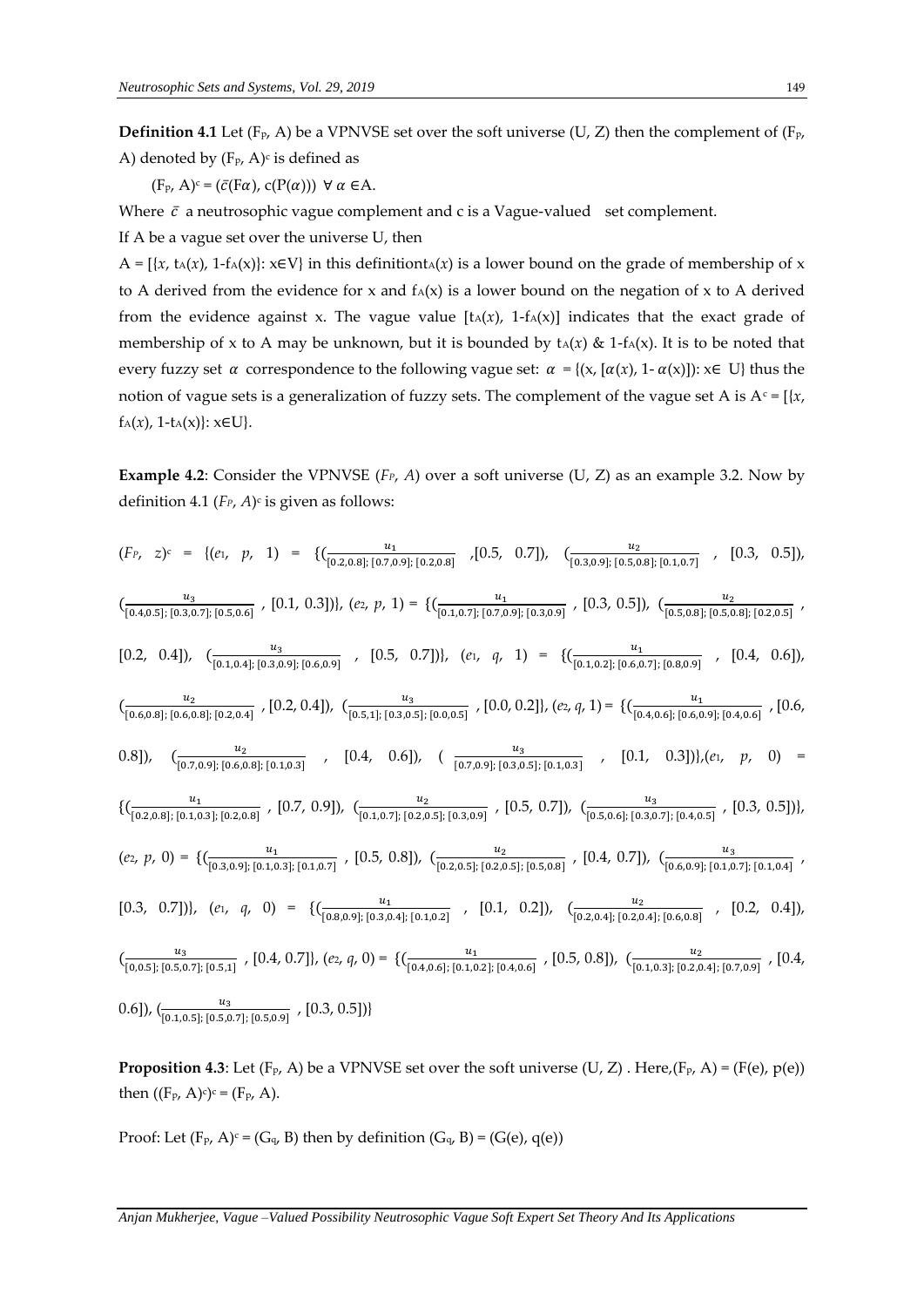$G(e) = \overline{C}(F(e))$  and  $q(e) = C(p(e))$ . Where  $\overline{c}$  a neutrosophic vague complement and c is a Vaguevalued set complement.

So it follows that

 $(G_q, B)^c = {\overline{C}}(G(e)), C(q(e))$  $=\{\overline{C}(\overline{C}(F(e))), C(C(p(e)))\}$  $= (F(e), p(e)) = (F_p, A)$ 

 $((F(e), p(e)^c)^c = (F_p, A))$ 

**Definition 4.4**: Let  $(F_p, A)$  and  $(G_q, B)$  be two V PNVSE set over a soft universe (U, Z) then the intersection of (F<sub>p</sub>, A) and (G<sub>q</sub>, B) denoted by (F<sub>p</sub>, A)  $\overline{\cap}$  (G<sub>q</sub>, B) is a VPNVSE set defined as (F<sub>p</sub>, A)  $\overline{\cap}$  $(G_q, B) = (H_r, C)$ ,

where  $C = A \cap B$  and

 $r(\alpha) = p(\alpha) \cap q(\alpha) \; \forall \alpha \in C$ 

 $H(\alpha) = F(\alpha) \overline{\cap} G(\alpha) \forall \alpha \in C$ 

And H( $\alpha$ ) =  $\{$  $F(\alpha)$   $if \alpha \in A - B$  $G(\alpha)$  if  $\alpha \in B - A$  $F(\alpha) \cap G(\alpha)$  if  $\alpha \in A \cap B$ 

Definition 4.5 Let  $(F_P, A)$  and  $(G_q, B)$  be two VPNVSE sets over a soft universe (U, Z). Then the union of (F<sub>p</sub>, A) and (G<sub>q</sub>, B) denoted by (F<sub>p</sub>, A)  $\overline{U}(G_q, B)$  is a PNVSE set defined as (F<sub>p</sub>, A)  $\overline{U}(G_q, B) = (H_r, C)$ , where  $C = A \cup B$  and

 $r(\alpha) = p(\alpha) \cup q(\alpha) \forall \alpha \in C$ 

 $H(\alpha) = F(\alpha) \ \overline{\cup} \ G(\alpha) \ \forall \alpha \in C$ 

And H( $\alpha$ ) =  $\{$  $F(\alpha)$   $if \alpha \in A - B$  $G(\alpha)$  if  $\alpha \in B - A$  $F(\alpha) \overline{U} G(\alpha)$   $if \alpha \in A \cup B$ 

# **5. Application of vague-valued possibility neutrosophic vague soft expert in a decision making problem**

 A company is looking to have a person to fill the vacancy for a position in their company. Out of all the candidates were short listed - The three candidates form the universe of the element  $U = \{$  $u_1, u_2, u_3$  were short listed out of all candidates. The hiring committee consists of hiring manager, head of the department and HR director of the firm . The committee is represented by the set  $X = \{x,$ y, z} (a set of experts), while the set  $Q = \{ 1 = \text{agree}, 0 = \text{disagree} \}$  represents the set of opinions of the hiring committee members. The hiring committee consider a set of parameters  $E = \{e_1, e_2, e_3, e_4\}$ . The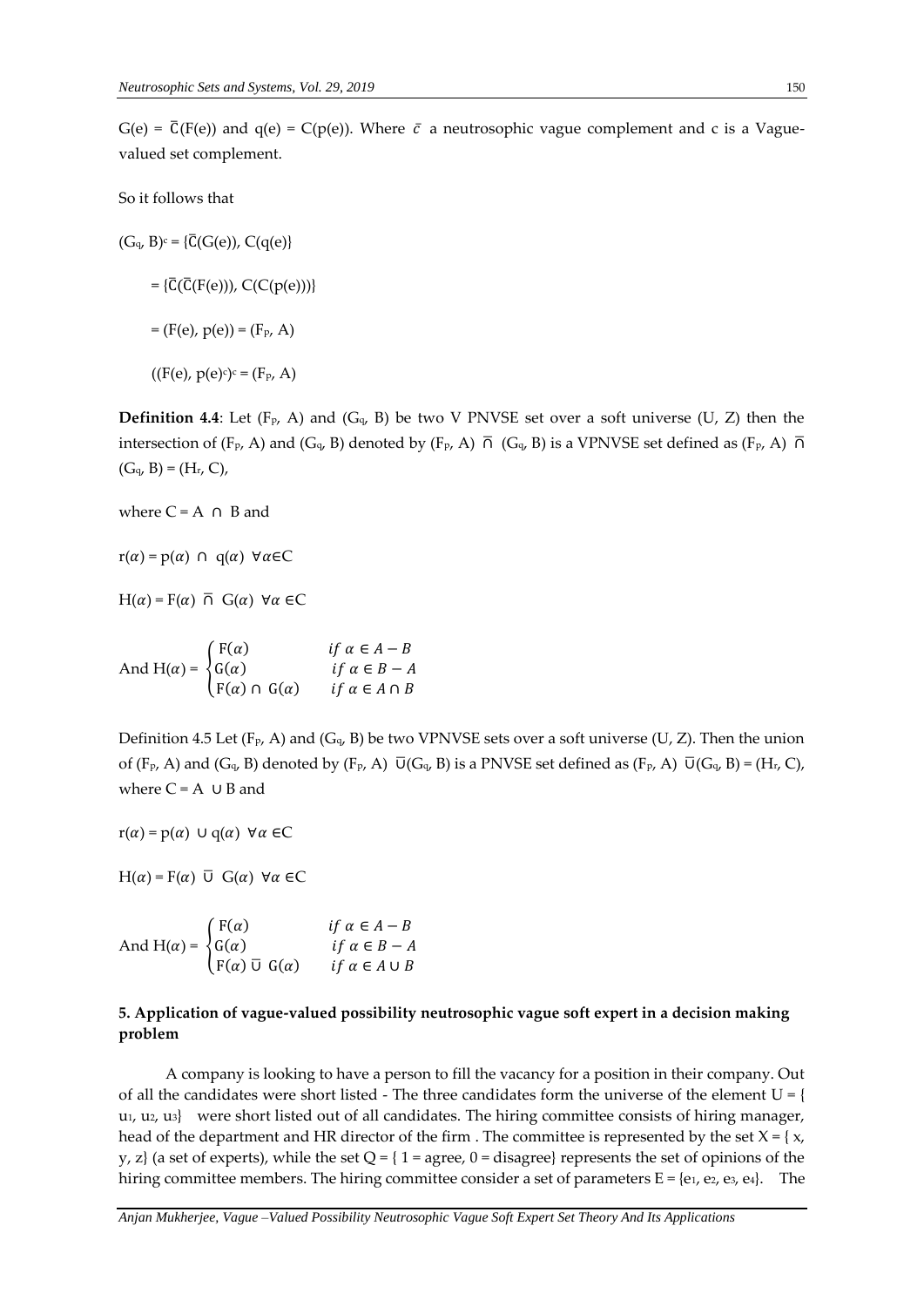parameters  $e_i$  ( $i = 1, 2, 3, 4$ ) represents the characteristic or qualities that the candidates are assessed on namely "experience", "academic qualifications", "attitude towards the professionalism "and "technical knowledge" respectively. After finishing the interview of all the candidates and going through their certificates and other supporting papers. The hire committee constitutes the VPNVSE set (Fp, z) as follows:

$$
(F_{p, z}) = [[(e_{i}, x_{i})] = {\frac{u_{z}}{\sqrt{0.5,0.6}|[0.5,0.5]} \cdot [0.3, 0.5]), \frac{u_{z}}{\sqrt{0.5,0.6}|[0.2,0.6]} \cdot [0.5, 0.7]),
$$
  

$$
\frac{u_{z}}{\sqrt{0.5,0.6}|[0.5,0.7]} \cdot [0.5, 0.7]) \cdot (e_{z}, x_{i}) = {\frac{u_{z}}{\sqrt{0.5,0.8}|[0.5,0.8]} \cdot [0.5, 0.7]) \cdot \frac{u_{z}}{\sqrt{0.5,0.6}|[0.5,0.8]} \cdot [0.5, 0.5])}
$$
  

$$
[0.6, 0.8]) \cdot \frac{u_{z}}{\sqrt{0.6,0.9}|[0.5,0.7]} \cdot [0.2, 0.5]) \cdot \frac{u_{z}}{\sqrt{0.2,0.6}|[0.5,0.8]} \cdot [0.4, 0.6]) \cdot (e_{z}, x_{i}) = {\frac{u_{z}}{\sqrt{0.2,0.7}|[0.5,0.7]} \cdot [0.5, 0.5])}
$$
  

$$
[0.6, 0.8]) \cdot \frac{u_{z}}{\sqrt{0.6,0.9}|[0.5,0.7]} \cdot [0.2, 0.5]) \cdot \frac{u_{z}}{\sqrt{0.2,0.6}|[0.2,0.8]} \cdot [0.4, 0.6]) \cdot (e_{z}, x_{i}) = {\frac{u_{z}}{\sqrt{0.2,0.7}|[0.5,0.7]} \cdot [0.5, 0.5])}
$$
  

$$
[0.5, 0.7]) \cdot \frac{u_{z}}{\sqrt{0.1,0.3}|[0.2,0.8]} \cdot [0.4, 0.6]) \cdot \frac{u_{z}}{\sqrt{0.2,0.6}|[0.2,0.8]} \cdot [0.4, 0.6]) \cdot \frac{u_{z}}{\sqrt{0.2,0.8}|[0.5,0.7]} \cdot [0.5, 0.8]) \cdot (e_{z}, x_{i}) = {\frac{u_{z}}{\sqrt{0.5,0.8}|[0.5,0.8]} \cdot [0.5, 0.7]} \cdot [0.5, 0.8]) \cdot (e_{z}, x_{j
$$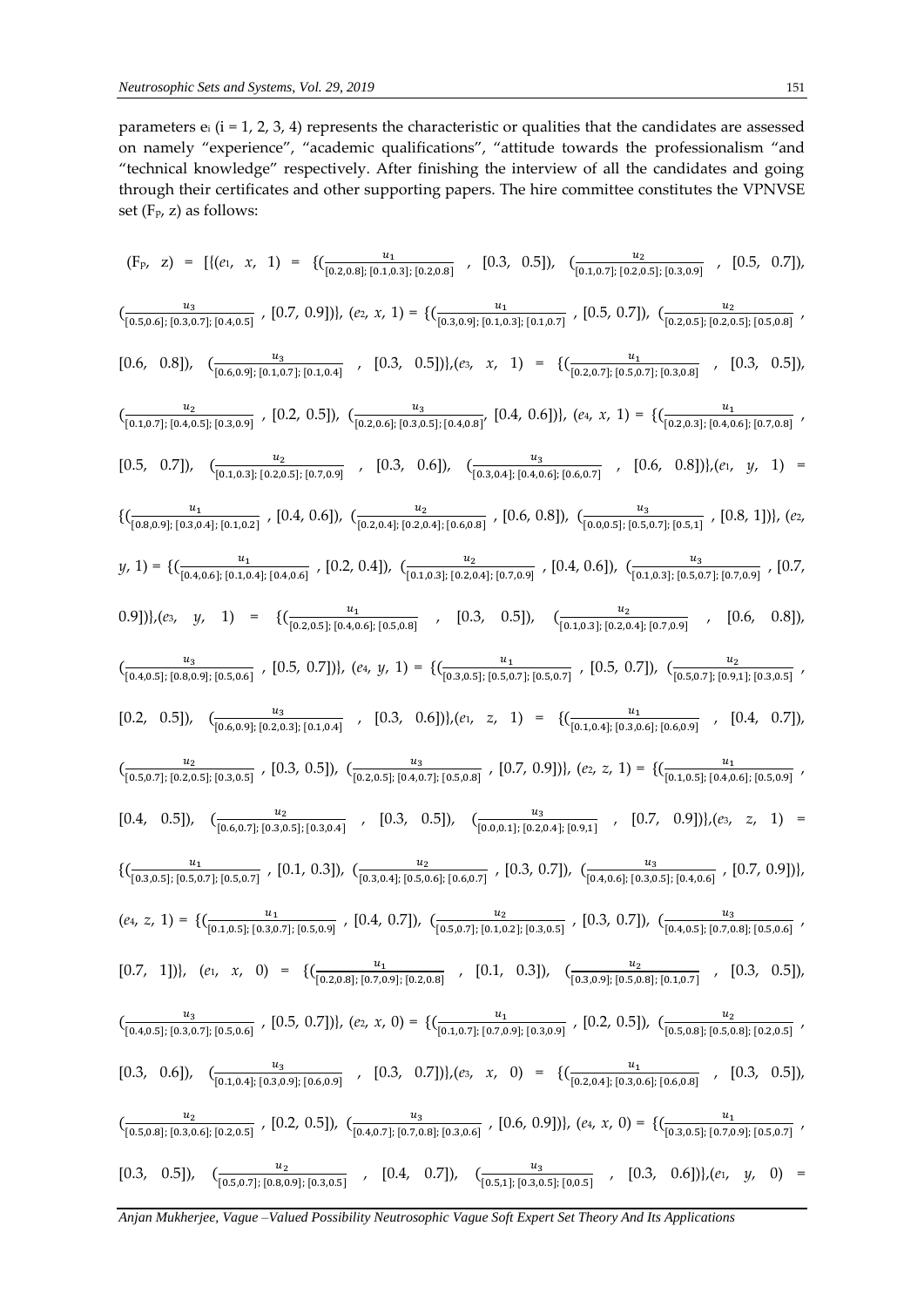$$
\begin{aligned}\n\{ &\begin{bmatrix} \frac{u_1}{[0.3,0.5]; [0.5,0.8]; [0.5,0.7]} \end{bmatrix}, [0.1, 0.3]), \ \frac{u_2}{[0.1,0.3]; [0.4,0.6]; [0.7,0.9]} \end{bmatrix}, [0.3, 0.5]), \ \frac{u_1}{[0.4,0.6]; [0.7,0.9]; [0.4,0.6]} \end{bmatrix}, [0.4, 0.7]), \\
(e_2, y, 0) &= \{ &\begin{bmatrix} \frac{u_1}{[0.1,0.2]; [0.6,0.7]; [0.8,0.9]} \end{bmatrix}, [0.8, 0.9]), \ \frac{u_2}{[0.6,0.8]; [0.6,0.8]; [0.2,0.4]} \end{bmatrix}, [0.6, 0.8]), \ \frac{u_3}{[0.5,1]; [0.3,0.5]; [0.0.5]} \end{bmatrix}, [0.3, 0.6]), \\
(e_3, y, 0) &= \{ &\begin{bmatrix} \frac{u_1}{[0.4,0.6]; [0.8,0.9]; [0.4,0.6]} \end{bmatrix}, [0.2, 0.5]), \ \frac{u_2}{[0.7,0.9]; [0.6,0.8]; [0.4,0.3]} \end{bmatrix}, [0.4, 0.6]), \\
(e_4, y, 0) &= \{ &\begin{bmatrix} \frac{u_1}{[0.3,0.5]; [0.6,0.8]; [0.5,0.7]} \end{bmatrix}, [0.4, 0.6]), \ \frac{u_2}{[0.1,0.3]; [0.4,0.6]} \end{bmatrix}, [0.4, 0.6]), \\
(e_5, 0.9; [0.3,0.5]; [0.4,0.8]} \end{bmatrix}, [0.5, 0.7]), \ \frac{u_3}{[0.2,0.6]; [0.5,0.7]; [0.5,0.7]} \end{aligned}, [0.1, 0.4]), \\
(e_7, 0.9; [0.6,0.8]; [0.4,0.8]), \ \frac{u_2}{[0.2,0.5]; [0.4,0.8]} \end{aligned}, [0.4, 0.7]), \ \frac{u_3}{[0.
$$

The collection (F<sub>P</sub>, z) is a VPNVSE set over the soft universe (U, Z). The VPNVSE set (F<sub>P</sub>, Z) is used together with an algorithm to solve the decision making problem. The algorithm given below is taken by the committee to determine the most suitable candidate to be hired for the position. The sets of algorithm are as follows:

**Step 1**: Input the VPNVSE set (F<sub>p</sub>, Z).

**Step 2:** Calculate the value of  $\alpha_{F(a_i)}(u_i) = T_{F(a_i)}^-(u_i) - F_{F(a_i)}^-(u_i)$  for interval truth-membership  $\text{part}\left[T_{F(a_i)}^-(u_i), T_{F(a_i)}^+(u_i)\right]$  , where  $T_{F(a_i)}^+(u_i) = 1 - F_{F(a_i)}^-(u_i)$  , for each element  $u \in U$ .

**Step 3:** Calculate the arithmetic overage  $\beta_{F(a_i)}(u_i)$  of the end points of the interval indeterminacy membership part  $[I_{F(a_i)}^-(u_i), I_{F(a_i)}^+(u_i)]$ , for each element  $u_i \in U$ .

**Step 4:** Find the value of  $\gamma_{F(a_i)}(u_i) = F_{F(a_i)}(u_i) - T_{F(a_i)}(u_i)$  for interval falsity-membership part  $[F_{F(a_i)}^-(u_i), F_{F(a_i)}^+(u_i)]$ , where  $F_{F(a_i)}^+(u_i) = 1 - T_{F(a_i)}^-(u_i)$ , for each element  $u \in U$ .

**Step 5:** Find  $\alpha$  F(ai) (ui)- $\beta$  F(ai) (ui) - $\gamma_{F(a_i)}(u_i)$  for each element ui $\in$ U.

**Step 6:** Find the higher numerical grade from the agree-PNVSE set & disagree-PNVSE set.

**Step 7:** Take the arithmetic average of [*tA*, 1-*fA*] of the set corresponding vague set associated with the Neutrosophic vague soft set.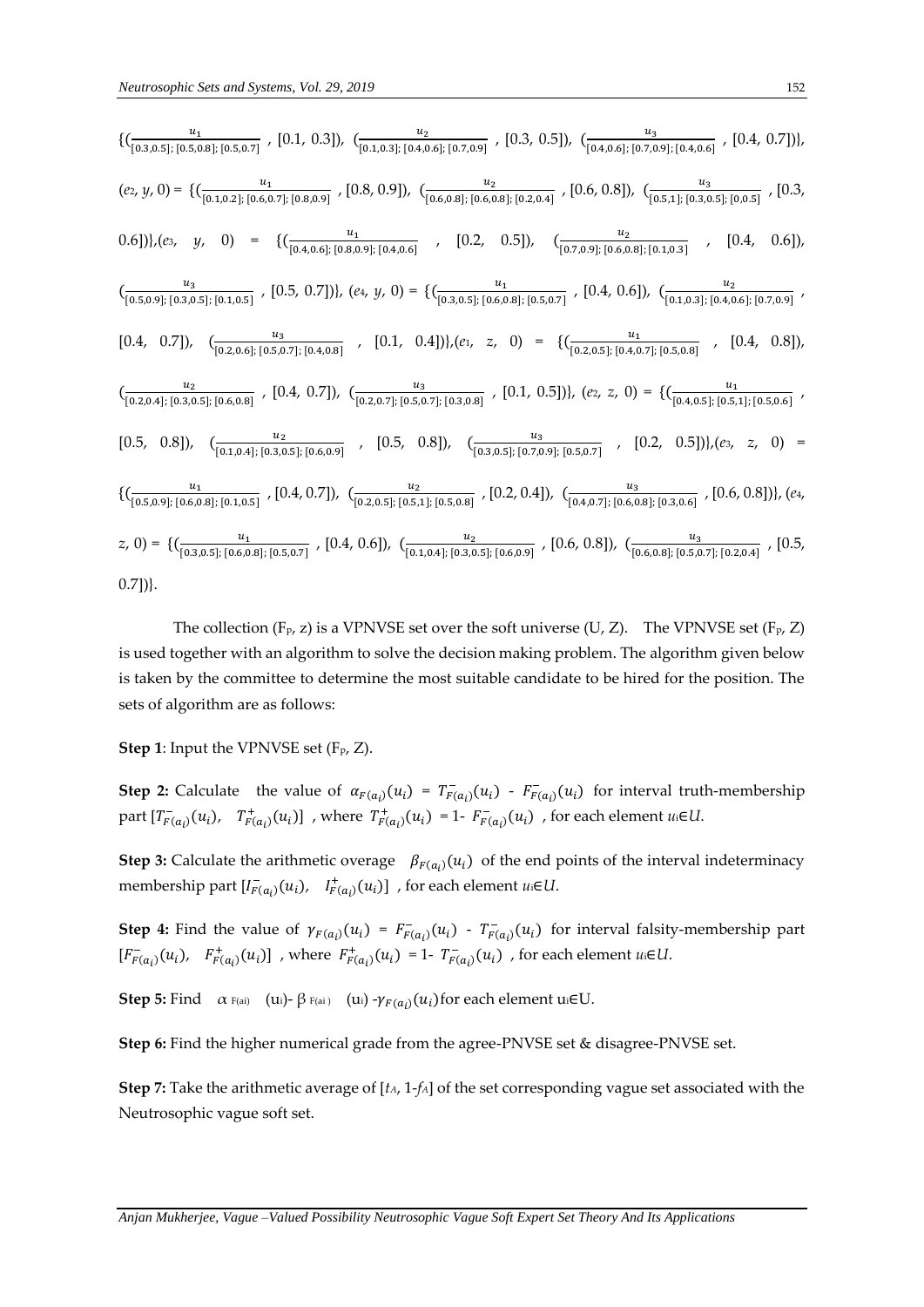**Step 8:** Find the higher numerical grade for the average vague set value for the highest agree-VPNVSE set & disagree-VPNVSE set

*Step 9:* Compute the score of each element *u*<sub>i</sub>∈*U* by taking the sum of the product of the maximum numerical grade ( $\lambda_i$ ) with the corresponding average numerical value of vague set  $\mu_i$  for the agree VPNVSE set and disagree-VPNVSE set by Ai& D<sup>i</sup> respectively.

**Step 10**: Find the value  $r_i = A_i - D_i$ , for each element  $u_i \in U$ .

**Step 11:** Determine the values of highest scores = max  $u_i \in U\{r_i\}$ . Then the decision is to choose element *u*<sup>i</sup> as optimal or best solution if there are more than one element.

**Table-1** Value of  $\alpha_{F(a_i)}(u_i)$ ,  $\beta_{F(a_i)}(u_i)$ ,  $\gamma_{F(a_i)}(u_i)$ The value of  $\alpha_{F(a_i)}(u_i) - \beta_{F(a_i)}(u_i) - \gamma_{F(a_i)}(u_i)$ & the average of the vague set corresponding to the highest numerical grade

|               | $u_1$             | U2                | u3                |               | $\mathbf{u}_1$    | $\mathbf{u}_2$    | U3                |
|---------------|-------------------|-------------------|-------------------|---------------|-------------------|-------------------|-------------------|
| $(e_1, x, 1)$ | 0, 0.2, 0         | $-0.2, 0.35, 0.2$ | $0.1, 0.5 - 0.1$  | $(e_1, x, 0)$ | 0,0.8,0           | $0.2, 0.65, -0.2$ | $-0.1, 0.5, 0.1$  |
|               | $-0.2(0.4)$       | $-0.75$ , $(0.6)$ | $-0.3(0.8)$       |               | $-0.8(0.2)$       | $-0.25(0.4)$      | $-0.7(0.6)$       |
| $(e_2, x, 1)$ | $0.2, 0.2, -0.2$  | $-0.3, 0.35, 0.3$ | $0.5, 0.4 - 0.5$  | $(e_2, x, 0)$ | $-0.2, 0.8, 0.2$  | $0.3, 0.65, -0.3$ | $-0.5, 0.6, 0.5$  |
|               | 0.2, (0.6)        | $-0.85(0.35)$     | 0.6(0.4)          |               | $-1.2(0.35)$      | $-0.05(0.45)$     | $-1.6(0.5)$       |
| $(e_3, x, 1)$ | $-0.5, 0.5, 0.5$  | $-0.6, 0.35, 0.6$ | $-0.3, 0.5, 0.3$  | $(e_3, x, 0)$ | $-0.4, 0.45, 0.4$ | $0.3, 0.45, -0.3$ | $0.1, 0.75, -0.1$ |
|               | $-1.5(0.6)$       | $-1.55(0.45)$     | $-0.8$ , $(0.5)$  |               | $-1.25(0.4)$      | 0.15(0.35)        | 0.55(0.75)        |
| $(e_4, x, 1)$ | $-0.5, 0.5, 0.5$  | $-0.6, 0.35, 0.6$ | $-0.3, 0.5, 0.3$  | $(e_4, x, 0)$ | $-0.2, 0.8, 0.2$  | $0.2, 0.85, -0.2$ | $0.5, 0.4, -0.5$  |
|               | $-1.5(0.6)$       | $-1.55(0.45)$     | $-1.1, (0.7)$     |               | $-1.20(0.4)$      | $-0.45(0.55)$     | 0.6(0.45)         |
| $(e_1, y, 1)$ | $0.7, 0.35, -0.7$ | $-0.4, 0.3, 0.4$  | $-0.5, 0.6, 0.5$  | $(e_1, y, 0)$ | $-0.2, 0.8, 0.2$  | $-0.6, 0.5, 0.6$  | 0,0.8,0           |
|               | 1.05(0.5)         | $-1.1(0.7)$       | $-0.6(0.9)$       |               | $-1.05(0.2)$      | $-1.7(0.4)$       | $-0.8(0.55)$      |
| $(e_2, y, 1)$ | 0,0.25,0          | $-0.6, 0.3, 0.6$  | $-0.6, 0.6, 0.6$  | $(e_2, y, 0)$ | $-0.7, 0.65, 0.7$ | $0.4, 0.7, -0.4$  | $0.5, 0.4, -0.5$  |
|               | $-0.25(0.3)$      | $-1.5(0.5)$       | $-1.8(0.8)$       |               | $-2.05(0.85)$     | 0.1, (0.7)        | 0.6, (0.45)       |
| $(e_3, y, 1)$ | $-0.3, 0.5, 0.3$  | $-0.6, 0.3, 0.6$  | $-0.1, 0.85, 0.1$ | $(e_3, y, 0)$ | 0,0.85,0          | $0.6, 0.7, -0.6$  | $0.5, 0.4, -0.5$  |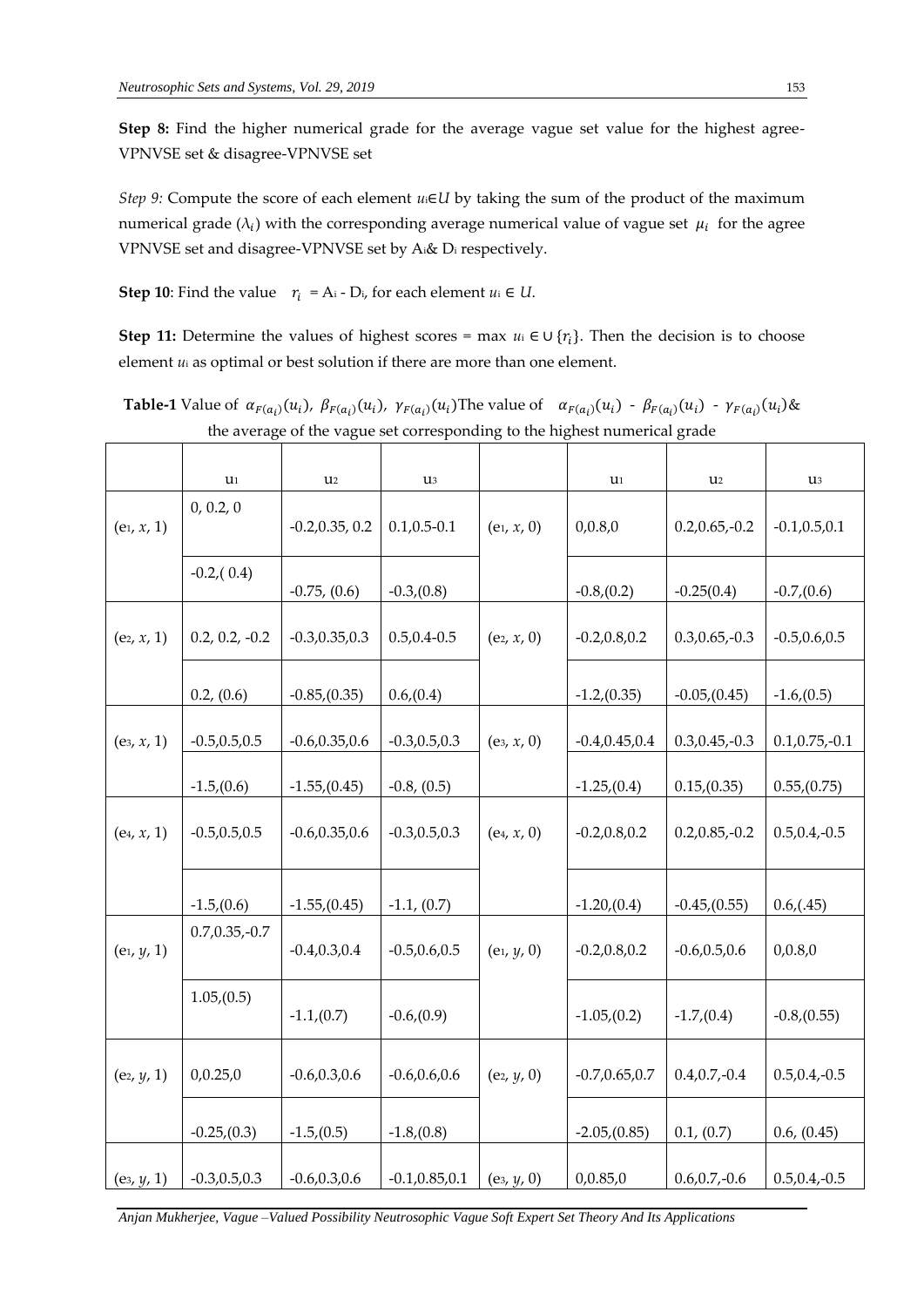|               | $-1.1, (0.4)$     | $-1.5, (0.7)$     | $-1.05$ , $(0.6)$ |               | $-0.85(0.35)$     | 0.5(0.5)          | 0.6(0.45)        |
|---------------|-------------------|-------------------|-------------------|---------------|-------------------|-------------------|------------------|
| $(e_4, y, 1)$ | $-0.2, 0.6, 0.2$  | $0.2, 0.95, -0.2$ | $0.5, 0.25, -0.5$ | $(e_4, y, 0)$ | $-0.2, 0.7, 0.2$  | $-0.6, 0.5, 0.6$  | $-0.2, 0.6, 0.2$ |
|               | $-1.0(0.6)$       | $-0.55(0.35)$     | 0.75(0.45)        |               | $-1.1(0.5)$       | $-1.7(0.55)$      | $-1.0(0.25)$     |
| $(e_1, z, 1)$ | $-0.5, 0.45, 0.5$ | $0.2, 0.35, -0.2$ | $-0.3, 0.55, 0.3$ | $(e_1, z, 0)$ | $-0.3, 0.55, 0.3$ | $-0.4, 0.35, 0.4$ | $-0.1, 0.6, 0.1$ |
|               | $-1.45(0.55)$     | 0.5(0.4)          | $-1.1(0.8)$       |               | $-1.15(0.6)$      | $-1.15(0.55)$     | $-0.8(0.3)$      |
| $(e_2, z, 1)$ | $-0.4, 0.5, 0.4$  | $0.3, 0.4, -0.3$  | $-0.9, 0.3, 0.9$  | $(e_2, z, 0)$ | $-0.1, 0.75, 0.1$ | $-0.5, 0.4, 0.5$  | $-0.2, 0.8, 0.2$ |
|               | $-1.3(0.45)$      | 0.2(0.4)          | $-2.1(0.8)$       |               | $-0.95(0.65)$     | $-1.4(0.65)$      | $-1.2(0.35)$     |
| $(e_3, z, 1)$ | $-0.2, 0.6, 0.2$  | $-0.3, 0.55, 0.3$ | 0,0.4,0           | $(e_3, z, 0)$ | $0.4, 0.7, -0.4$  | $-0.3, 0.75, 0.3$ | $0.1, 0.7, -0.1$ |
|               | $-1.0(0.2)$       | $-1.15(0.5)$      | $-0.4(0.8)$       |               | 0.1(0.55)         | $-1.65(0.3)$      | $-0.5(0.7)$      |
| $(e_4, z, 1)$ | $-0.4, 0.5, 0.4$  | $0.2, 0.15, -0.2$ | $-0.1, 0.75, 0.1$ | $(e_4, z, 0)$ | $-0.2, 0.7, 0.2$  | $-0.5, 0.4, 0.5$  | $0.4, 0.6, -0.4$ |
|               | $-1.3(0.55)$      | 0.25(0.5)         | $-0.95(0.85)$     |               | $-1.1(0.5)$       | $-1.4(0.7)$       | 0.2(0.6)         |

**Table-2**

|               | High              | High         | $\lambda_i \times \mu_i$ |               | High              | High          | $\lambda_i \times \mu_i$ |
|---------------|-------------------|--------------|--------------------------|---------------|-------------------|---------------|--------------------------|
|               | numerical         | numerical    |                          |               | numerical         | numerical     |                          |
|               | grad for          | average      |                          |               | grad for          | average       |                          |
|               | agree             | value of the |                          |               | disagree          | value of      |                          |
|               | <b>PNVSE</b>      | vague set    |                          |               | <b>PNVSE</b>      | the vague     |                          |
|               | set $(\lambda_i)$ | $(\mu_i)$    |                          |               | set $(\lambda_i)$ | set $(\mu_i)$ |                          |
|               |                   | correspond   |                          |               |                   | correspon     |                          |
|               |                   | ing to       |                          |               |                   | ding to       |                          |
|               |                   | highest      |                          |               |                   | highest       |                          |
|               |                   | numerical    |                          |               |                   | numerical     |                          |
|               |                   | grad         |                          |               |                   | grad          |                          |
|               |                   |              |                          |               |                   |               |                          |
| $(e_1, x, 1)$ | $u_1(-0.2)$       | $0.4\,$      | $-0.08$                  | $(e_1, x, 0)$ | $u_2(-0.25)$      | 0.4           | $-0.1$                   |
|               |                   |              |                          |               |                   |               |                          |
| $(e_2, x, 1)$ | $u_3(0.6)$        | $0.4\,$      | 0.24                     | $(e_2, x, 0)$ | $u_2(-0.05)$      | 0.45          | $-0.0225$                |
|               |                   |              |                          |               |                   |               |                          |
| $(e_3, x, 1)$ | $u_3(0.8)$        | 0.5          | $-0.40$                  | $(e_3, x, 0)$ | $u_3(0.55)$       | 0.75          | 0.4125                   |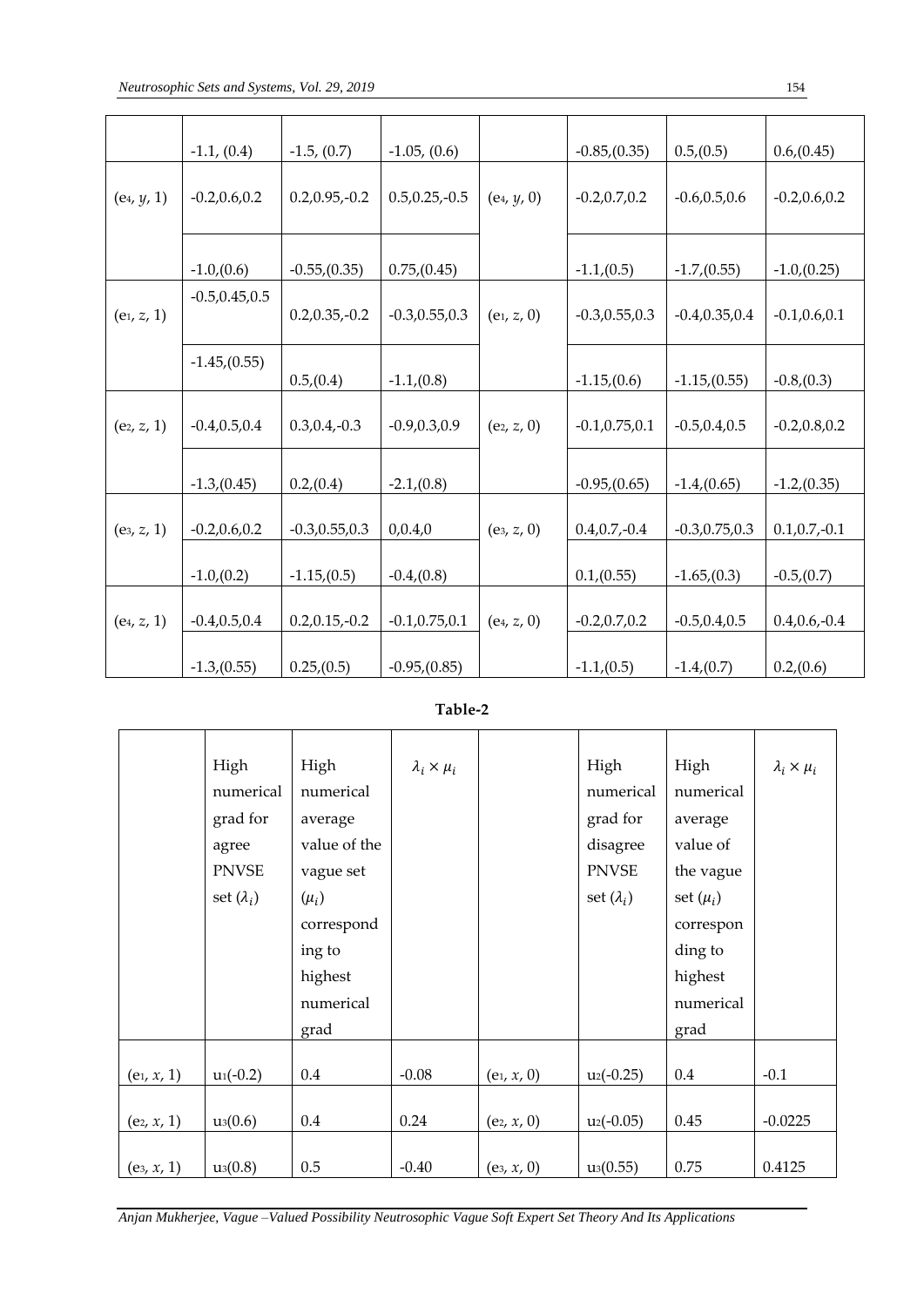| $(e_4, x, 1)$ | $u_3(-1.1)$  | 0.7  | $-0.77$  | $(e_4, x, 0)$ | $u_3(0.6)$   | 0.45 | 0.27      |
|---------------|--------------|------|----------|---------------|--------------|------|-----------|
|               |              |      |          |               |              |      |           |
| $(e_1, y, 1)$ | $u_1(1.05)$  | 0.5  | 0.525    | $(e_1, y, 0)$ | $u_3(-0.8)$  | 0.55 | $-0.44$   |
|               |              |      |          |               |              |      |           |
| $(e_2, y, 1)$ | $u_1(-0.25)$ | 0.3  | $-0.075$ | $(e_2, y, 0)$ | $u_3(0.6)$   | 0.45 | 0.27      |
|               |              |      |          |               |              |      |           |
| $(e_3, y, 1)$ | $u_3(-1.05)$ | 0.6  | $-0.63$  | $(e_3, y, 0)$ | $u_3(0.6)$   | 0.6  | 0.36      |
|               |              |      |          |               |              |      |           |
| $(e_4, y, 1)$ | $u_3(0.75)$  | 0.45 | 0.3375   | $(e_4, y, 0)$ | $u_3(-1.0)$  | 0.25 | $-0.25$   |
|               |              |      |          |               |              |      |           |
| $(e_1, z, 1)$ | $u_2(0.05)$  | 0.4  | 0.02     | $(e_1, z, 0)$ | $u_3(-0.8)$  | 0.3  | $-0.24$   |
|               |              |      |          |               |              |      |           |
| $(e_2, z, 1)$ | $u_2(0.2)$   | 0.4  | 0.08     | $(e_2, z, 0)$ | $u_1(-0.95)$ | 0.65 | $-0.6175$ |
|               |              |      |          |               |              |      |           |
| $(e_3, z, 1)$ | $u_3(-0.4)$  | 0.8  | $-0.32$  | $(e_3, z, 0)$ | $u_1(0.1)$   | 0.55 | 0.055     |
|               |              |      |          |               |              |      |           |
| $(e_4, z, 1)$ | $u_2(0.25)$  | 0.5  | 0.125    | $(e_4, z, 0)$ | $u_3(0.2)$   | 0.6  | 0.12      |

For agree

Score  $u_1 = -0.08 + 0.525 + (-0.075) = 0.370$ 

Score  $u_2$  = 0.02+0.08+0.125 = 0.225

Score u<sub>3</sub> =  $0.24 + (-0.40) + (-0.75) + (-0.63) +0.3375 + (-0.32) = -1.5225$ 

For disagree

Score  $u_1 = -0.6175 + 0.055 = -0.5625$ 

Score  $u_2 = -0.1 + (-0.0225) = -0.1225$ ,

Score u<sub>3</sub> =  $0.4125+0.27+0.27+0.36+(-0.25)+(-0.24)+0.12=0.9425$ 

| Ai                    | $D_i$                 | ľi       |  |  |
|-----------------------|-----------------------|----------|--|--|
| Score $u_1 = 0.37$    | Score $u_1 = -0.5625$ | 0.9325   |  |  |
| Score $u_2 = 0.225$   | Score $u_2 = -0.1225$ | 0.3475   |  |  |
| Score $u_3 = -1.5225$ | Score $u_3 = 0.9425$  | $-2.465$ |  |  |

#### **Table 3.** The score r<sup>i</sup> = Ai-D<sup>i</sup>

Thus S = max *u*i∈∪ { } = r1.So, the committee is advised to hire candidate u<sup>1</sup> to fill the vacant position.

# **6. Conclusions**

 We give the advances of our proposal method using VPNVSE set as compared to that PVSE set as proposed by [19]. The VPNVSE set is a generalization of PVSE set. The VPNVSE set each examine the universal U in never detail with three membership functions, especially when there are many parameters involved, where PVSE set can tell us limited information about the universal U. It can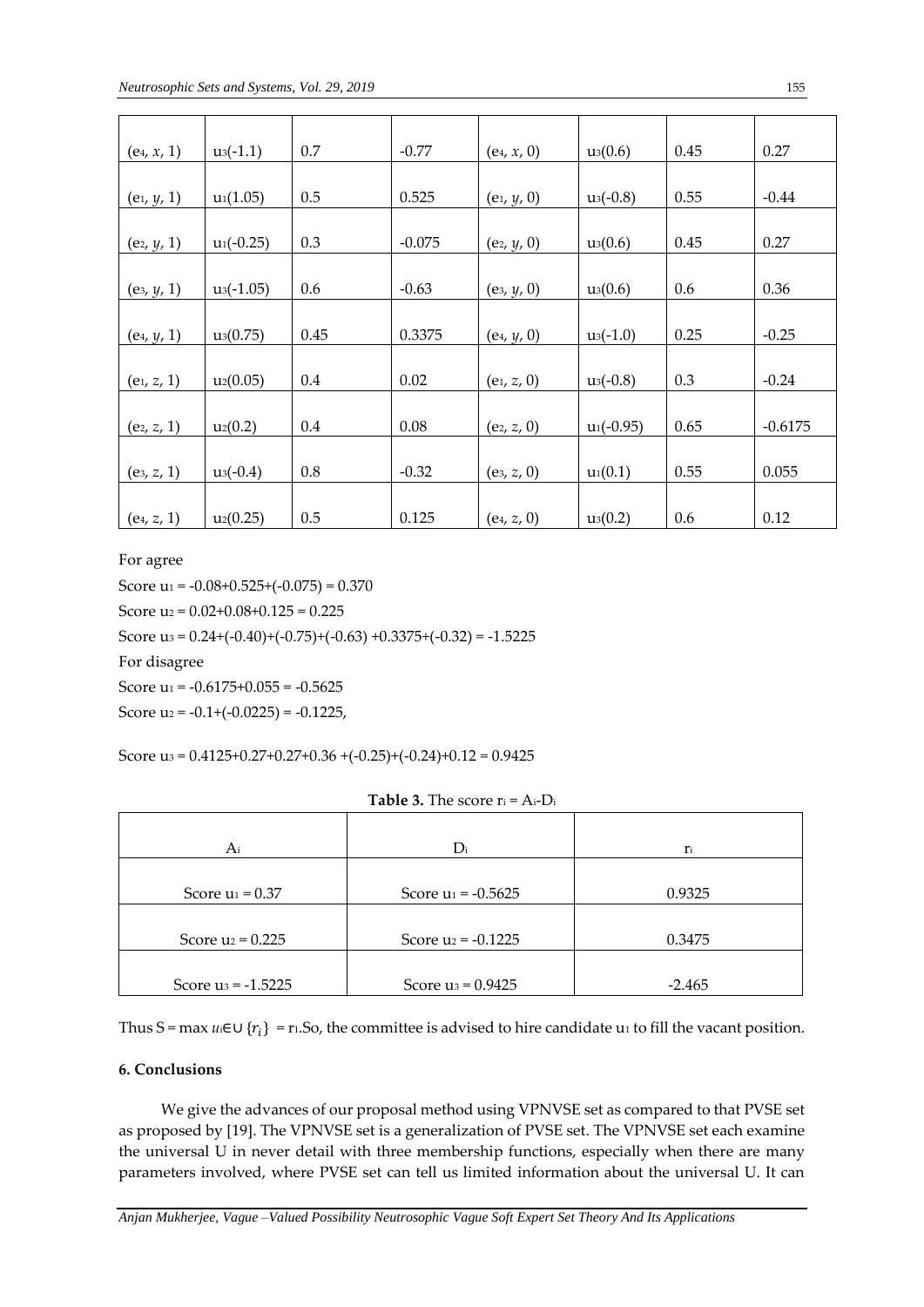only handle the incomplete information comparing both the truth-membership value and falsitymembership values with corresponding vague set. But VPNVSE set can handle problems involving imprecise, indeterminacy and incomplete data with corresponding vague set. Thus it makes more accurate and realistic than PVSE set (PNVSE set [13]). In future many applications in decision making problems can be solved with VPNSE sets- especially in medical sciences.

# **References**

- 1. K. Alhazaymeh and N. Hassan, *Possibility vague soft set and its application in decision making*, International Journal of pure and Applied Mathematics 2012, **77**(4), 549-563.
- 2. S. Alkhazuleh, Neutrosophic vague set theory, critical review 2015, 29-39.
- 3. S. Allkhazaleh, A.R.Salleh, Soft Expert Sets,Advance in Sciences,Volume 2011, Article ID757868,12pages.
- 4. Abdel-Basset, M., El-hoseny, M., Gamal, A., & Smarandache, F. (2019), A Novel Model for Evaluation Hospital Medical Care Systems Based on Plithogenic Sets. Artificial Intelligence in Medicine, 101710.
- 5. Abdel-Basset, M., Manogaran, G., Gamal, A., & Chang, V. (2019), A Novel Intelligent Medical Decision Support Model Based on Soft Computing and IoT. IEEE Internet of Things Journal.
- 6. Abdel-Basset, M., Mohamed, R., Zaied, A. E. N. H., & Smarandache, F. , A hybrid plithogenic decisionmaking approach with quality function deployment for selecting supply chain sustainability metrics. Symmetry, 2019 ,11(7), 903.
- 7. Abdel-Basset, M., & Mohamed, M. ,A novel and powerful framework based on neutrosophic sets to aid patients with cancer. Future Generation Computer Systems, 2019, 98, 144-153.
- 8. Abdel-Basset, M., Mohamed, M., & Smarandache, F., Linear fractional programming based on triangular neutrosophic numbers. International Journal of Applied Management Science, 2019,11(1), 1-20.
- 9. Abdel-Basset, M., Atef, A., & Smarandache, F., A hybrid Neutrosophic multiple criteria group decision making approach for project selection. Cognitive Systems Research, 2019,57, 216-227.
- 10. Abdel-Basset, M., Gamal, A., Manogaran, G., & Long, H. V., A novel group decision making model based on neutrosophic sets for heart disease diagnosis. Multimedia Tools and Applications,2019, 1-26.
- 11. Abdel-Basset, M., Chang, V., Mohamed, M., & Smarandche, F., A Refined Approach for Forecasting Based on Neutrosophic Time Series. Symmetry, 2019,11(4), 457.
- 12. W. L. Gau and D. J. Buehrer, Vague sets, IEEE Transaction on System, Man and Cybernetics 1993, 23(2), 610- 614.
- 13. N. Hassan and A.Al-Quran, Possibility Neutrosophic Vague soft expert set for decision under uncertainty, The 4th International Conference on Mathematical Sciences, AIP conference Proc. 1830,070007-1-070007- 7;doi.10.1063/1.4980956 Published by AIP publishing,978-0-7354-1498-3/\$30.00, 2017
- 14. D. Molodtsov, Soft set theory firstresult, Computers and Mathematics with Applications, 1999, 37(4-5), 19- 31.
- 15. Anjan Mukherjee and Sadhan Sarkar, Possibility interval valued intuitionistic fuzzy soft expert set theory in complex phenomena and its application in decision making, Bull.Cal. Math. Soc.2017, 109(6), 501-524.